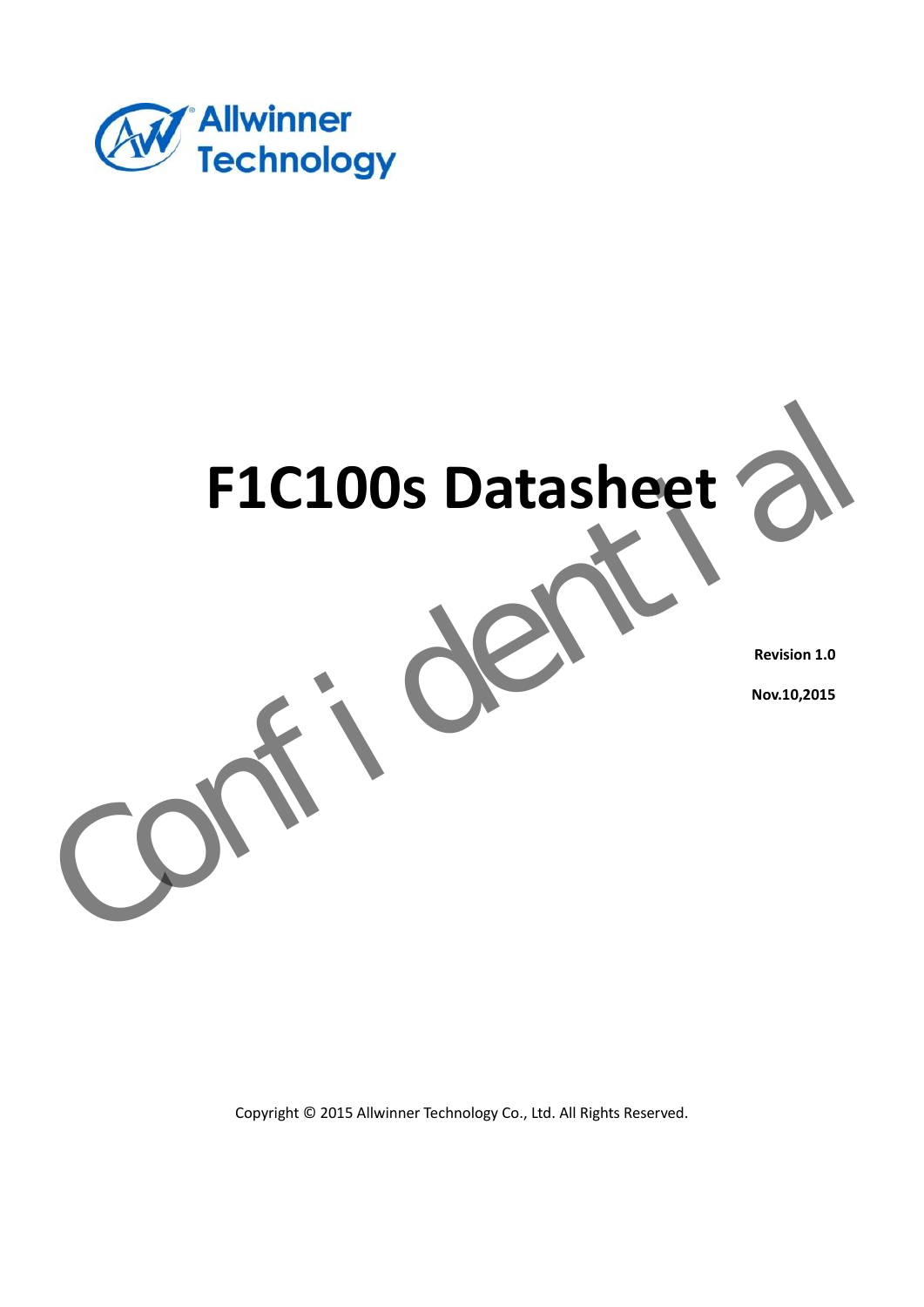

### **Declaration**

THIS DOCUMENTATION IS THE ORIGINAL WORK AND COPYRIGHTED PROPERTY OF ALLWINNER TE CHNOLOGY ("ALL WINNER"). REPRODUCTION IN WHOLE OR IN PART MUST OBTAIN THE WRITTEN AP PROVAL OF ALLWINNER AND GIVE CLEAR ACKNOWLEDGEMENT TO THE COPYRIGHT OWNER.

THE INFORMATION FURNISHED BY ALLWINNER IS BELIEVED TO BE ACCURATE AND RELIABLE. ALLWINNER RESERVES THE RIGHT TO MAKE CHANGES IN CIRCUIT DESIGN AND/OR SPECIFICATIONS AT ANY TIME WITHOUT NOTICE. ALLWINNER DOES NOT ASSUME ANY RESPONSIBILITY AND LIABILITY FOR ITS USE. NOR FOR ANY INFRINGEMENTS OF PATENTS OR OTHER RIGHTS OF THE THIRD PARTIES WHICH MAY RESULT FROM ITS USE. NO LICENSE IS GRANTED BY IMPLICATION OR OTHERWISE UNDER ANY PATENT OR PATENT RIGHTS OF ALLWINNER. THIS DATASHEET NEITHER STATES NOR IMPLIES WARRANTY OF ANY KIND, INCLUDING FITNESS FOR ANY PARTICULAR APPLICATION.

THIRD PARTY LICENCES MAY BE REQUIRED TO IMPLEMENT THE SOLUTION/PRODUCT. CUSTOMERS SHALL SOLELY RESPONSIBLE TO OBTAIN ALL APPROPRIATELY REQUIRED THIRD PARTY LICENCES. ALLWINNER SHALL NOT BE LIABLE FOR ANY LICENCE FEE OR ROYALTY DUE IN RESPECT OF ANY REQUIRED THIRD PARTY LICENCE. ALLWINNER SHALL HAVE NO WARRANTY, INDEMNITY OR OTHER OBLIGATIONS WITH RESPECT TO MATTERS COVERED UNDER ANY REQUIRED THIRD PARTY LICENCE. NOTES CONSIDER ANY REQUIRED THIS DATE VIENTIES WAS NON IMPLIES WARRANTY OF ANY KIND.<br>
THIRD PARTY UCENCES MAY BE REQUIRED TO IMPLEMENT THE SOLUTION/PRODUCT. CUSTOMERS SHALL ARE<br>
SOLUTIONS FOR ANY UCENCE RECORD AND DUE IN R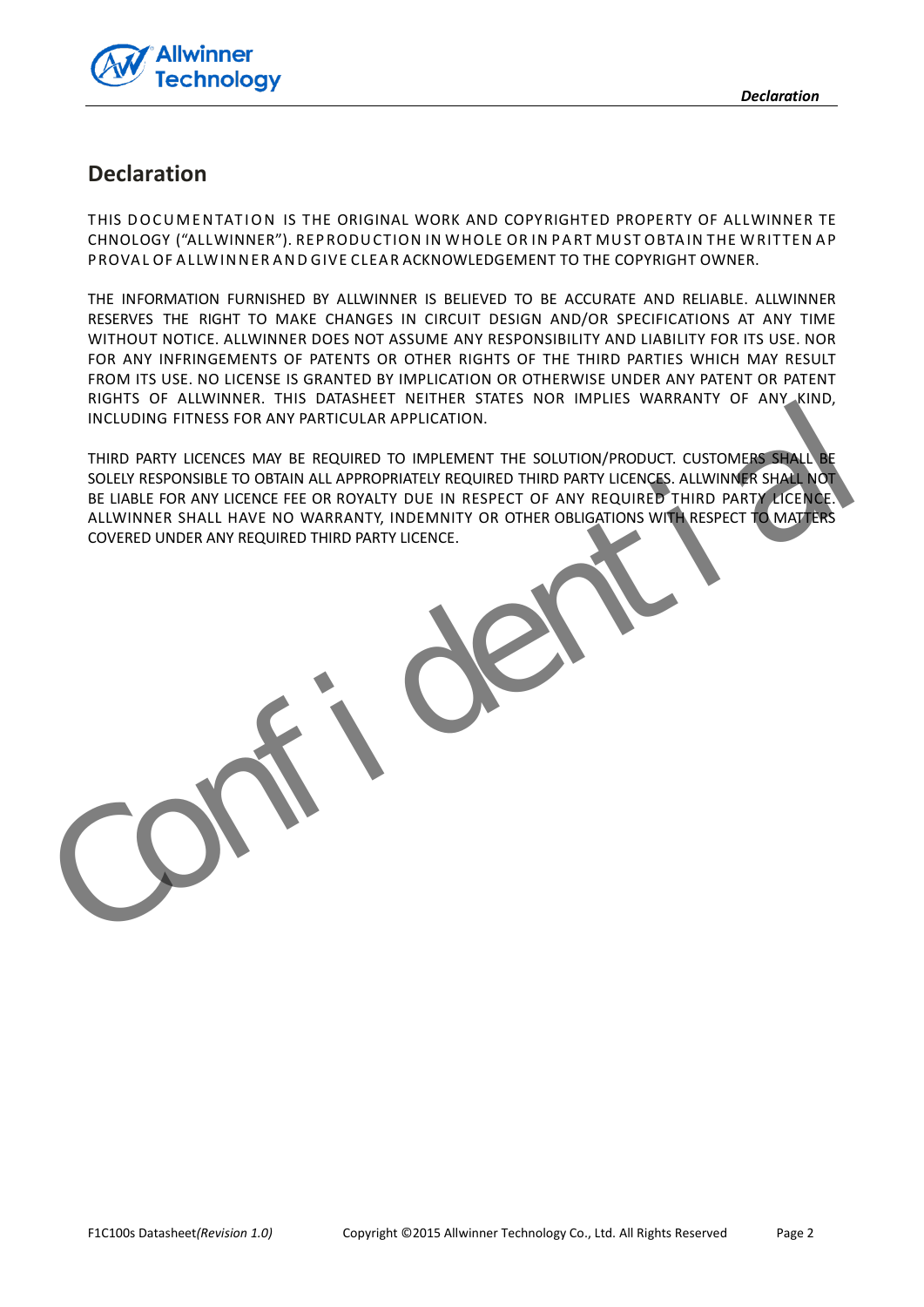

# **Revision History**

| Revision | Date        | Description             |
|----------|-------------|-------------------------|
| V1.0     | Nov.10,2015 | Initial Release Version |
|          |             |                         |

Confidential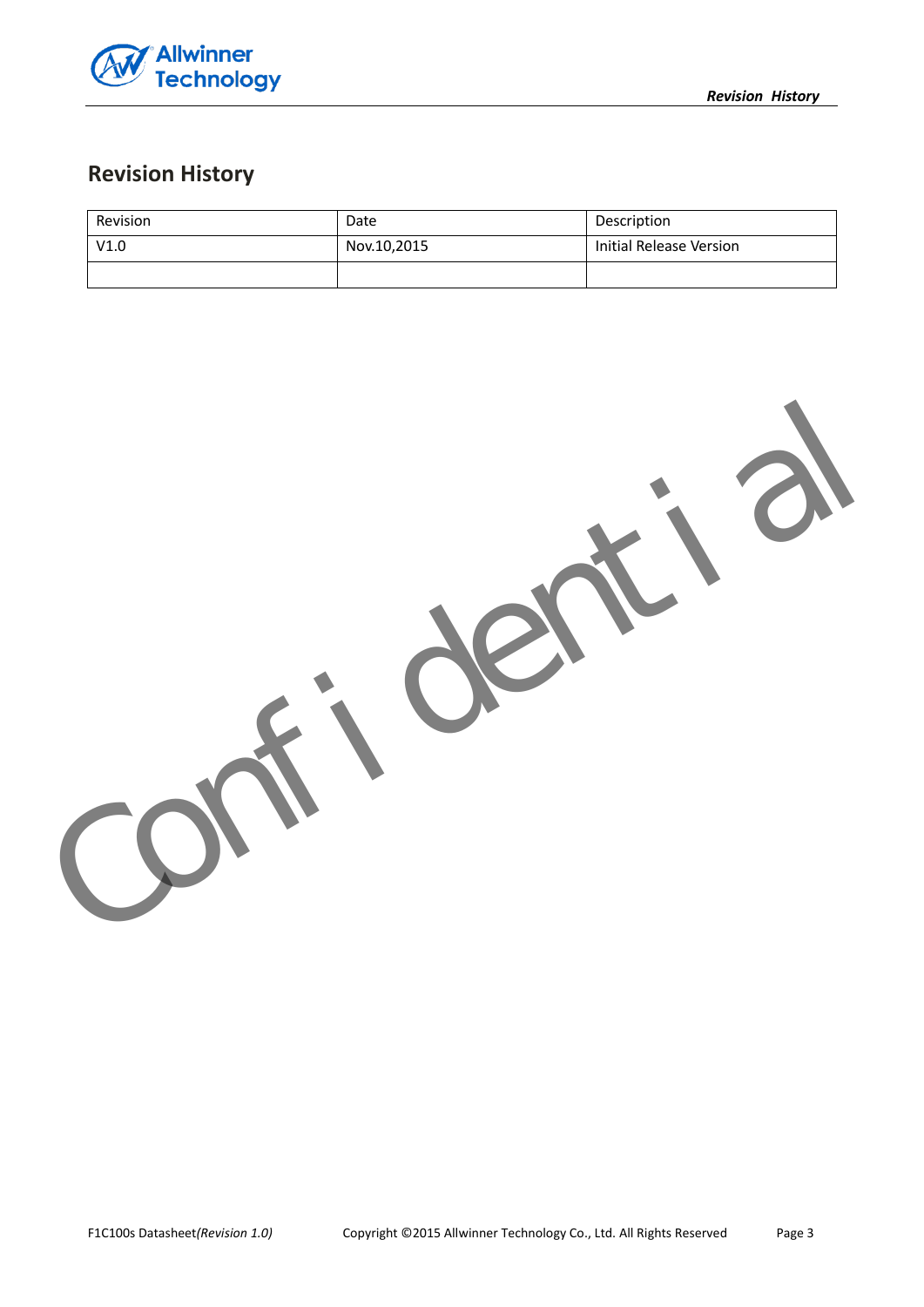

# **Table of Contents**

| 1.  |      |       |
|-----|------|-------|
| 2.  |      |       |
|     | 2.1. |       |
|     | 2.2. |       |
|     | 2.3. |       |
|     | 2.4. |       |
|     | 2.5. |       |
|     | 2.6. |       |
|     | 2.7. |       |
|     | 2.8. |       |
|     | 2.9. |       |
| 3.  |      |       |
| 4.  |      |       |
|     | 4.1. |       |
|     | 4.2. | 14    |
|     | 4.3. | $-15$ |
| .5. |      |       |
|     | 5.1. |       |
|     | 5.2. |       |
|     | 5.3. |       |
|     | 5.4. |       |
|     |      |       |
| 6.  |      |       |
|     |      |       |
|     | 6.2. |       |
|     |      |       |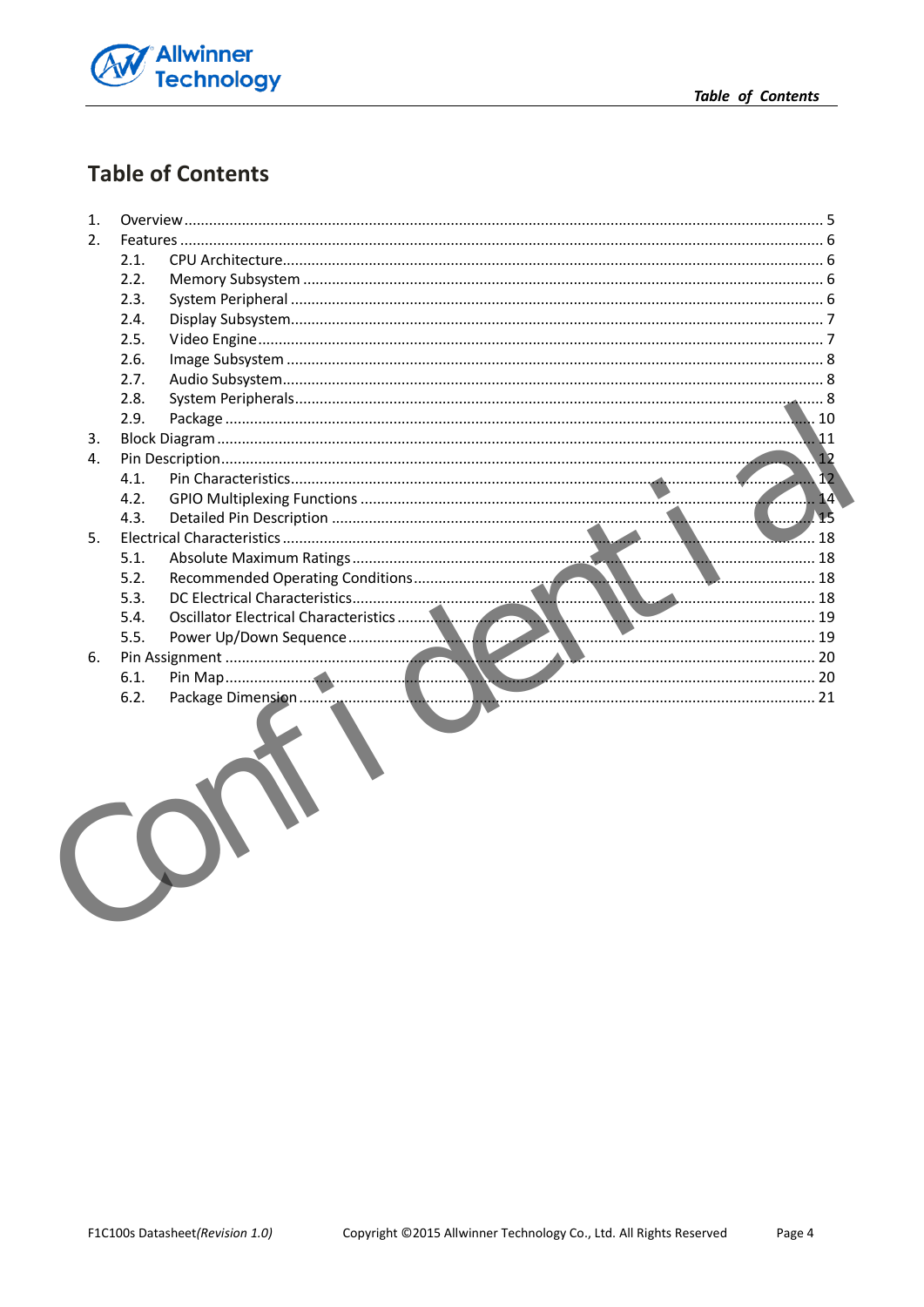

# **1.Overview**

<span id="page-4-0"></span>The F1C100s processor represents Allwinner's latest achievement in mobile applications processors. The processor targets the needs of video boombox markets.

F1C100s processor is based on the ARM9 CPU architecture with a high degree of functional integration. F1C100s supports Full HD video playback, including H.264,H.263,MPEG1/2/4 decoder. Integrated audio codec and I2S/PCM interface provide end users with a good audio experience. TV-IN interface enables video input by connecting to video devices such as camera, and TV-OUT interface enables video output by connecting to TV devices.

To reduce the BOM costs, F1C100s built-in DDR1 memory , and packed with general-purpose peripherals such as USB OTG, UART, SPI, TWI, TP, SD/MMC,CSI etc. F1C100s perfectly supports various applications of mainstream operating systems such as Andriod, Linux,etc. F1C100s outperforms competitors in terms of its powerful performance, low power consumption, and flexible scalability. To reduce the BOM costs, FLC100s built-in DDR1 memory, and packed with general-purpose peripherals are<br>used OTG, UARIT, SPI, TWI, TP, SD/MMCGSI etc. FLC100S perfectly supports various applications of maintain<br>operating sys

**Applications:** 

- Video Playback
- Audio Playback
- FM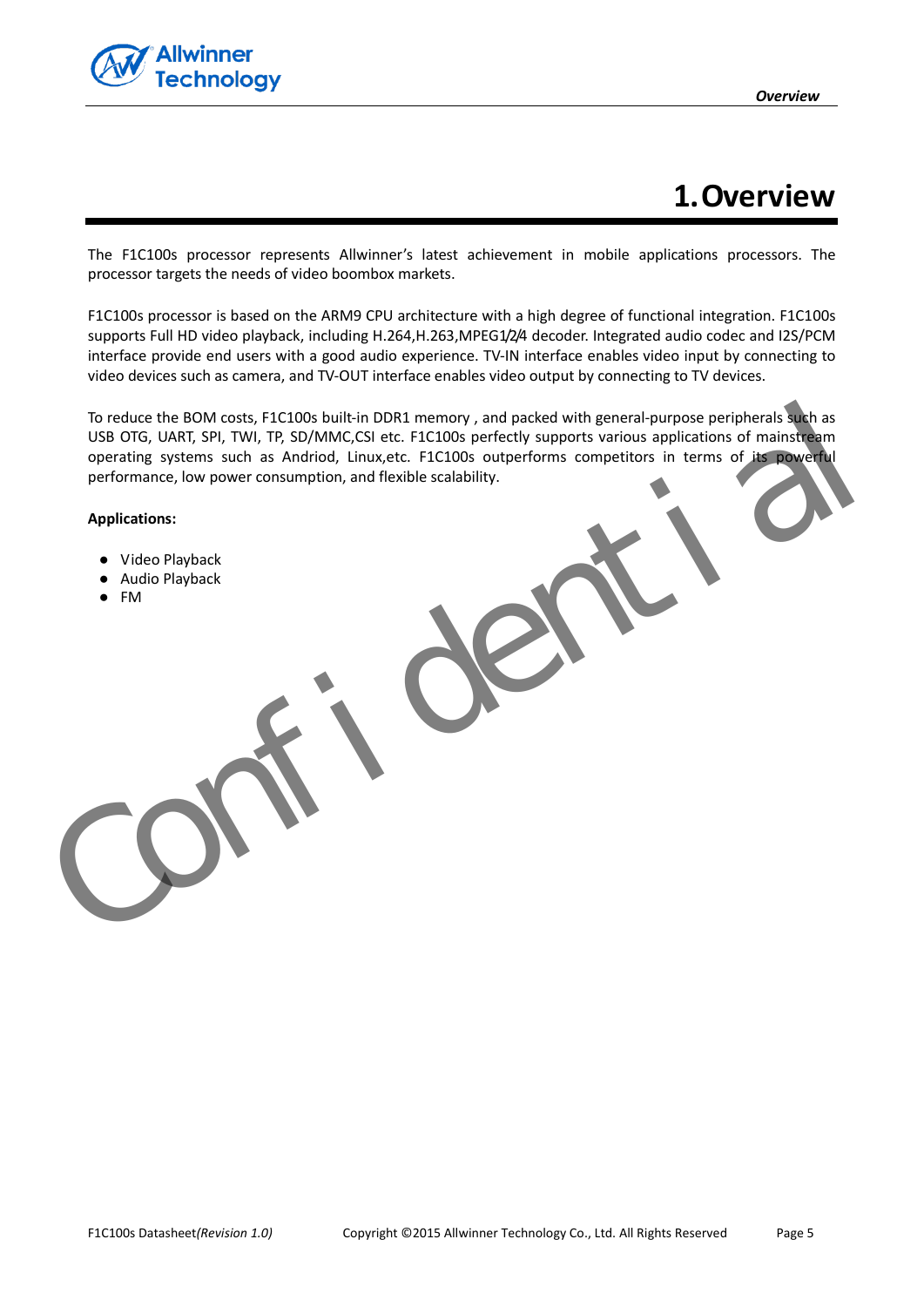

# **2.Features**

## <span id="page-5-1"></span><span id="page-5-0"></span>**2.1. CPU Architecture**

The F1C100s platform is based on ARM9 CPU architecture.

- Five-stage pipeline architecture
- Support 16KByte D-Cache
- Support 32KByte I-Cache

# <span id="page-5-2"></span>**2.2. Memory Subsystem**

This section consists of internal memory and external memory:

- **Boot ROM**
- **SDRAM**
- **SD/MMC Interface**

#### <span id="page-5-4"></span>**Boot ROM**

- Internal memory
- On-Chip ROM boot loader
- Support system boot from SPI Nor/Nand Flash, and SD/TF card
- Support system code download through USB OTG

#### <span id="page-5-5"></span>**SDRAM**

● SIP DDR1

#### <span id="page-5-6"></span>**SD/MMC Interface**

- External memory
- Support secure digital memory protocol commands (up to SD2.0)
- Support secure digital I/O protocol commands (up to SDIO2.0)
- Support multimedia card protocol commands (up to eMMC4.41) This section consists of internal memory and external memory:<br>
SD/MM<br>
SD/MM<br>
SD/MM<br>
SD/MM<br>
Conchip ROM boot loader<br>
Support system boot from SP Nor/Nand Flash, and SD/TF card<br>
Support system boot internal memory<br>
SIP DDR1<br>
	- Support one SD (Verson1.0 to 2.0) or MMC (version 3.3 to eMMC4.41)
	- **.** Support hardware CRC generation and error detection
	- Support host pull-up control
	- Support SDIO interrupts in 1-bit and 4-bit modes
	- Support SDIO suspend and resume operation
	- Support SDIO read wait
	- Support block size of 1 to 65535 bytes
	- Support descriptor-based internal DMA controller
	- Internal 128 bytes FIFO for data transfer
	- Support 3.3V IO pad

# <span id="page-5-3"></span>**2.3. System Peripheral**

This section includes:

- **[Timer](#page-5-7)**
- **[INTC](#page-6-2)**
- **[CCU](#page-6-3)**
- **[DMA](#page-6-4)**
- **[PWM](#page-6-5)**

<span id="page-5-7"></span>**Timer** 

● Three timers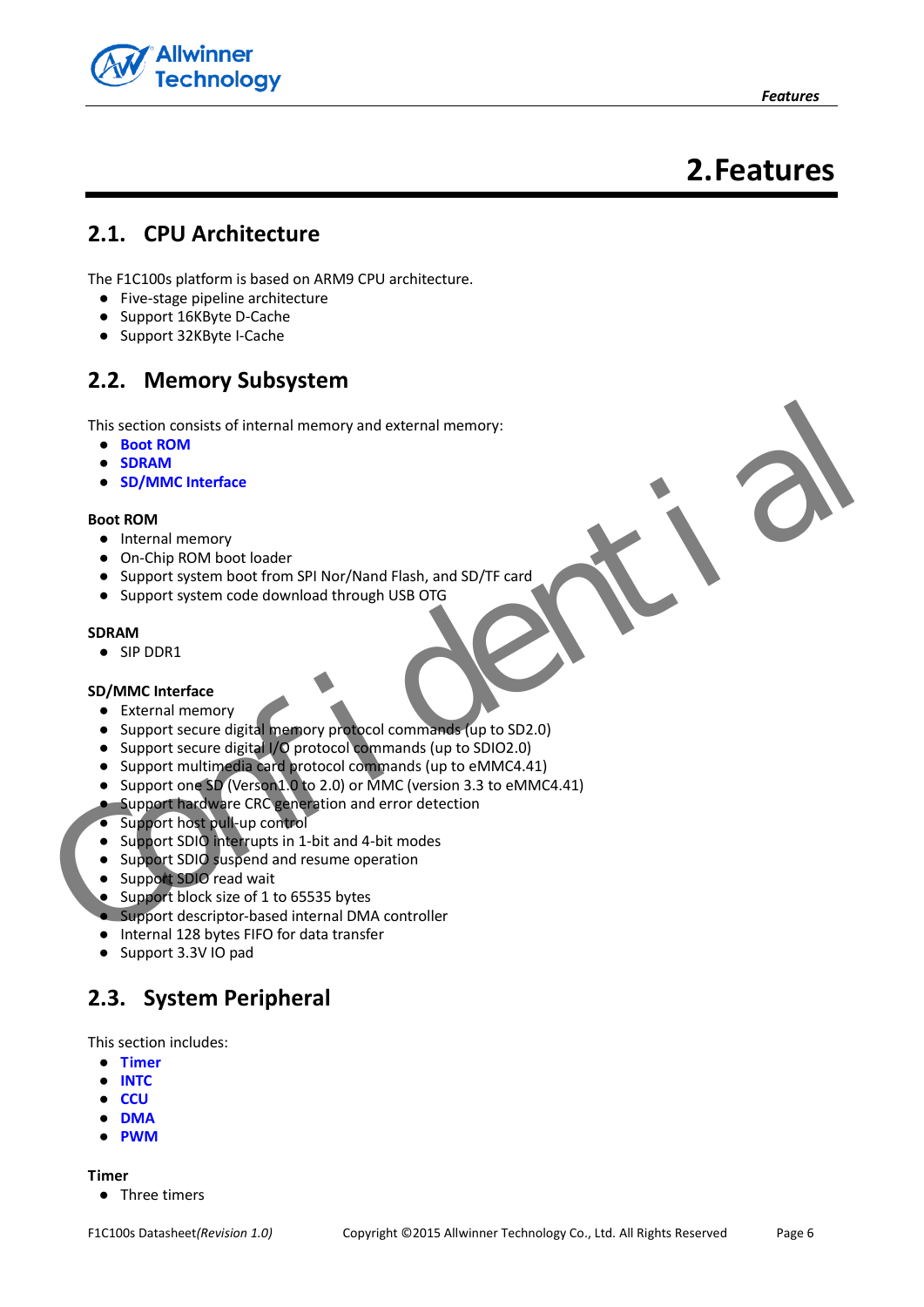

- Support watchdog reset
- Support audio and video synchronize counter

#### <span id="page-6-2"></span>**INTC**

- Support up to 64 interrupts
- Support 4-level priority
- Support interrupt mask
- Support interrupt fast forcing
- Support one external interrupt

#### <span id="page-6-3"></span>**CCU**

- Support 6 PLLs
- Control of clock generation, division, distribution and gating
- Control of device software reset

#### <span id="page-6-4"></span>**DMA**

- Support Normal DMA and Dedicated DMA
- Support two kinds of interrupt
- Support hardware continuous transfer mode

#### <span id="page-6-5"></span>**PWM**

- Support two PWM outputs
- Support cycle mode and pulse mode
- Support 24MHz maximum output frequency

# <span id="page-6-0"></span>**2.4. Display Subsystem**

This section includes:

- **Display Engine**
- **Display Output**

#### <span id="page-6-6"></span>**Display Engine**

- Support four layers overlay, each layer size up to 2048x2048 pixels DMA<br>
Support Normal DMA and Dedicated DMA<br>
Support Normal DMA and Dedicated DMA<br>
Support Nardware continuous transfer mode<br>
PWM<br>
Support PMM durants<br>
Support PMM durants<br>
Support PMM durants<br>
Support PMM durants<br>
Support P
	- Support Alpha blending / color key
	- Support multi-format input formats
		- $1/2/4/8/16/32$  bpp color-
			- YUV444/YUV422/YUV420/YUV411
		- Support hardware cursor
	- Support scaling function for one layer
		- ARGB8888/YUV444/YUV420/YUV422/YUV411
		- Input and output size up to 1280x720 pixels
		- Resize ratio from 1/16X to 32X
		- 4-tap 32-phase anti-aliasing filter in horizontal and vertical direction
		- Scaler supports write-back to memory function

#### <span id="page-6-7"></span>**Display Output**

- LCD RGB interface, TTL interface, up to 1280x720@60fps
- LCD Serial RGB interface, CCIR656 interface, up to 720x576@60fps
- LCD i8080 interface with 18/16/9/8 bit, up to 800x480@60fps
- LCD Dither function, support RGB666/RGB565 interface
- TV CVBS output, support NTSC/PAL, with auto plug detecting

# <span id="page-6-1"></span>**2.5. Video Engine**

● Support H.264 BP/MP/HP up to 1280x720@30fps decoding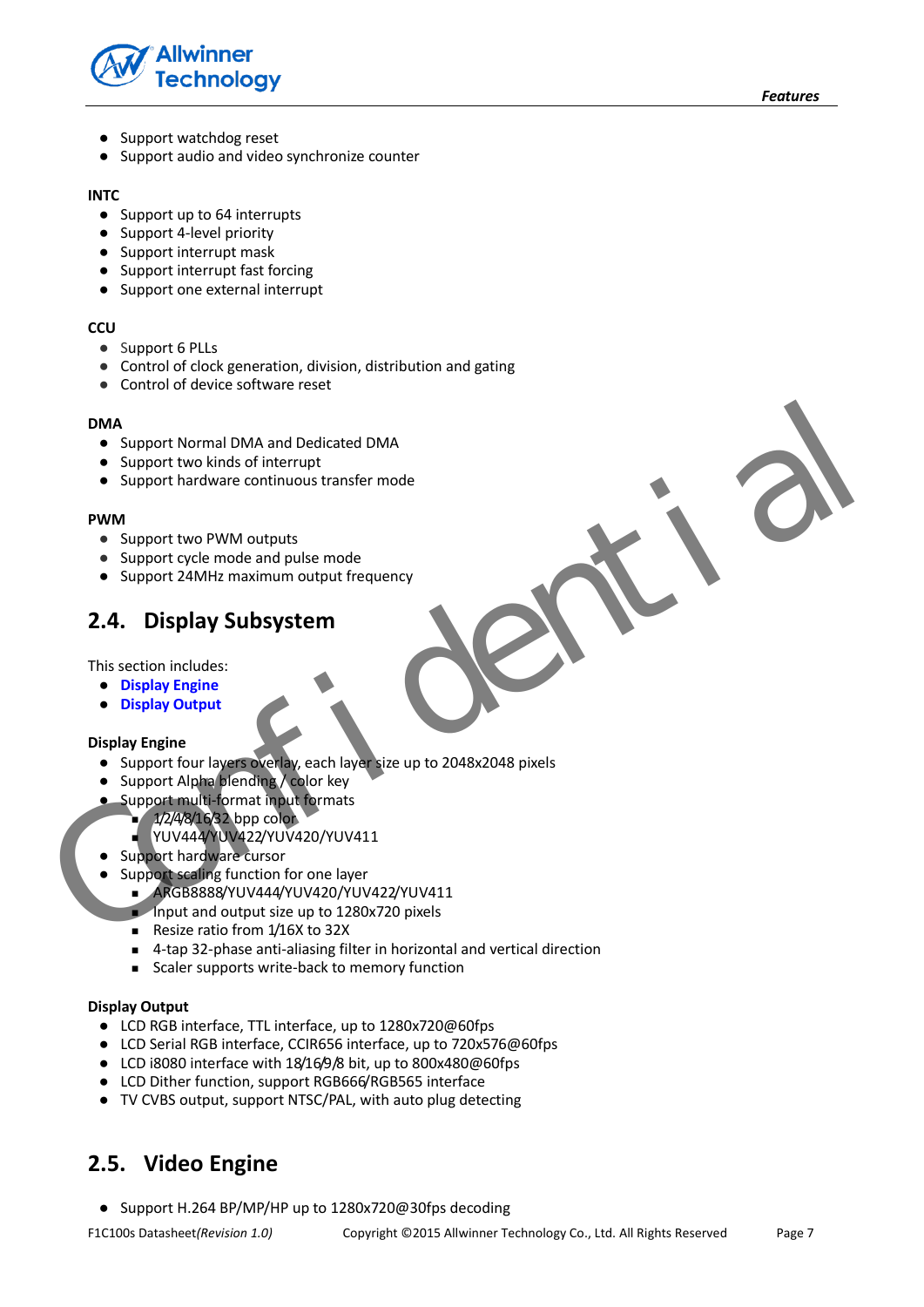

- Support format MPEG1 and MPEG2 up to 1280x720@30fps decoding
- Support format MPEG4 SP/ASP GMC and H.263 including Sorenson Spark up to 1280x720@30fps decoding
- Support MJPEG encode up to 1280x720@30fps
- Support JPEG encode size up to 8192 x 8192
- Support JPEG decode size up to 16384 x 16384

### <span id="page-7-0"></span>**2.6. Image Subsystem**

This section includes:

- **[CSI](#page-7-3)**
- **[CVBS Input](#page-7-4)**

#### <span id="page-7-3"></span>**CSI**

- Support 8-bit CMOS-sensor interface
- Support YUV camera up to 5Mega pixel
- Support CCIR656 protocol for NTSC and PAL

#### <span id="page-7-4"></span>**CVBS Input**

- Support NTSC/PAL
- Support 3D comb filter
- Support two TV CVBS channels:TVIN0,TVIN1

## <span id="page-7-1"></span>**2.7. Audio Subsystem**

#### **Audio Codec**

- Two audio digital-to-analog(DAC) channels
- Stereo capless headphone drivers:
	- Up to 100dB DR
	- **Supports DAC Sample Rates from 8KHz to 192KHz**
- Support analog/ digital volume control
- Analog low-power loop from FM/ line-in /microphone to headphone outputs Support 8-bit CMOS-sensor interface<br>
Support CCIRG65 protocol for MTSC and PAL<br>
Support TVIV cames up to 5 Mega pixel<br>
CVBS input<br>
CVBS input<br>
CONFIDENT AND CONFIDENT SUPPORT AND CONFIDENT CONFIDENCIAL<br>
Support and only of
	- Three audio inputs:
		- **One microphone input** 
			- Stereo FM left/right input
			- One Line-in input
		- One audio analog-to-digital(ADC) channel
			- 96dB SNR@A-weight
			- Supports ADC Sample Rates from 8KHz to 48KHz
			- Support Auto Gain Control(AGC)

## <span id="page-7-2"></span>**2.8. System Peripherals**

This section includes:

- **[USB 2.0 OTG](#page-8-0)**
- **[KEYADC](#page-8-1)**
- **[TP](#page-8-2)**
- **[Digital Audio Interface](#page-8-3)**
- **[UART](#page-8-4)**
- **[SPI](#page-8-5)**
- **[TWI](#page-9-1)**
- **[IR](#page-9-2)**
- **[RSB](#page-9-3)TM**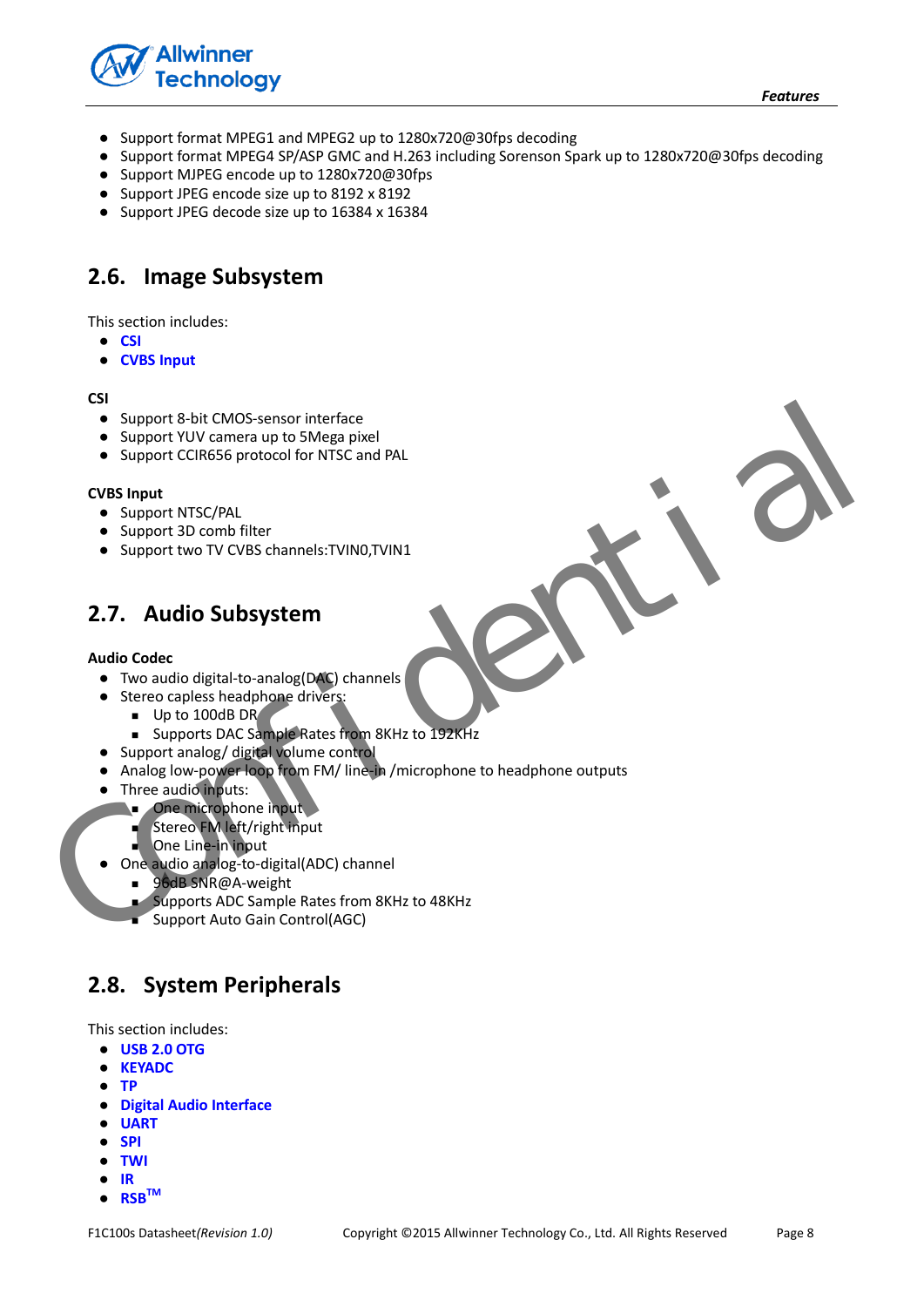

#### ● **[OWA](#page-9-4)**

#### <span id="page-8-0"></span>**USB 2.0 OTG**

- Support AMBA AHB Slave mode
- Support the Host Negotiation Protocol (HNP) and the Session Request Protocol (SRP)
- Support the UTMI+ Level 3 interface . The 8-bit bidirectional data buses are used.
- 64-Byte Endpoint 0 for Control Transfer (Endpoint0)
- Support High-Bandwidth Isochronous & Interrupt transfers
- Automated splitting/combining of packets for Bulk transfers
- Support point-to-point and point-to-multipoint transfer in both Host and Peripheral mode
- Include automatic ping capabilities
- Soft connect/disconnect function
- Perform all transaction scheduling in hardware
- Power Optimization and Power Management capabilities
- Include interface to an external Dedicated Central DMA controller. Data is transferred through Special bus for saving AHB bus bandwidth
- Support industry-standard single port SRAM for USB Configurable Data FIFO. The size is 2048 byte with 32-bit word width. The RAM can be used by other modules when USB OTG disable • Include interface to one external Dedicated Central DMA controller. Data is transferred through Special bus<br>
• for saving AHB bus bandwidth<br>
• Support industry-standard single port SRAM for USB Configurable Data FIFO. Th

#### <span id="page-8-1"></span>**KEYADC**

- 6-bit resolution
- Support hold key and general key
- Support single key and continuous key
- Sample rate up to 250Hz

#### <span id="page-8-2"></span>**TP**

- 12-bit SAR type analog-to-digital converter
- $\bullet$  4-wire I/F
- Dual Touch Detect
- Touch-pressure measurement
- Sampling frequency: 2MHz
- Single-Ended conversion of touch screen inputs and ratio metric conversion of touch screen inputs
- TACQ up to 262ms
- Median and averaging filter to reduce noise
- Pen down detection, with programmable sensitivity
- Support X, Y change function

#### <span id="page-8-3"></span>**Digital Audio Interface**

- I2S or PCM configured by software
- Master / Slave Mode operation configured by software
- I2S Audio data sample rate from 8KHz to 192KHz
- **I2S Data format for standard I2S, Left Justified and Right Justified**
- PCM supports linear sample (8-bits or 16-bits), 8-bits u-law and A-law commanded sample

#### <span id="page-8-4"></span>**UART**

- Three UART controllers
- Compatible with industry-standard 16550 UARTs
- Support IRDA version 1.0 SIR protocol with maximum baud rate to 115200bps for all UARTs
- Support for word length from 5 to 8 bits,an optional parity bit, and 1,1.5 or 2 stop bits
- Programmable parity(even,odd and no parity)
- 32-Bytes Transmit and receive data FIFOs
- Support DMA controller interface
- Software/ Hardware Flow Control
- Interrupt support for FIFOs, Status Change

#### <span id="page-8-5"></span>**SPI**

● Two SPI controllers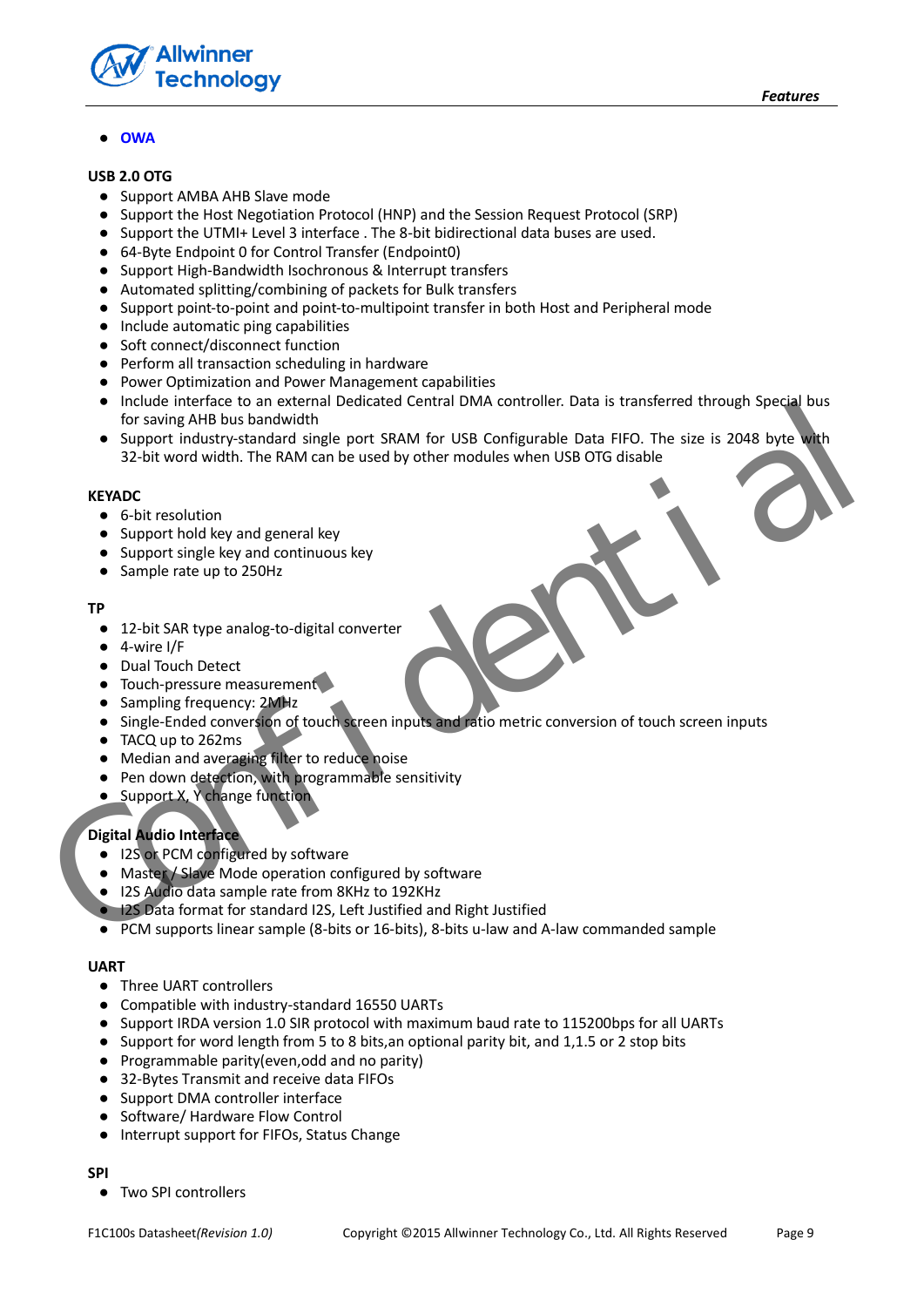



- Full-duplex synchronous serial interface
- Master/Slave configurable
- 8-bit wide by 64-entry FIFO for both transmit and receive data
- Polarity and phase of the chip select (SPI\_SS) and SPI Clock (SPI\_SCLK) are configurable

#### <span id="page-9-1"></span>**TWI**

- Three TWI controllers
- Software-programmable for Slave or Master
- Support repeated START signal
- Multi-master systems supported
- Allow 10-bit addressing with TWI bus
- Performs arbitration and clock synchronization
- Own address and general call address detection
- Interrupt on address detection
- Support speeds up to 400Kbits/s ('fast mode')
- Allow operation from a wide range of input clock frequencies Support Speeds up to 400X6hts's (Tast mode)<br>
• Allow operation from a wide range of input clock frequencies<br> **R**<br>
• Full physical layer implementation<br>
• Support CIR for remote control<br>
• Support Speed up to 200MHz with ul

#### <span id="page-9-2"></span>**IR**

- Full physical layer implementation
- Support CIR for remote control
- 64x8bits FIFO for data buffer
- Programmable FIFO thresholds

#### <span id="page-9-3"></span>**RSBTM**

- Support speed up to 20MHz with ultra low power
- Support push-pull bus
- Support host mode
- Support programmable output delay of CD signal
- Support parity check for address and data transmission
- Support multi-devices

#### <span id="page-9-4"></span>**OWA**

- EC-60958 transmitter and receiver functionality
- Support SPDIF Interface
- Support channel status capture on the receiver
- Support channel status insertion for the transmitter
- Support Parity checking on the receiver
- Support Parity generation on the transmitter
- One 32×24bits FIFO (TX) for audio data transfer
- Programmable FIFO thresholds
- Interrupt and DMA support

### <span id="page-9-0"></span>**2.9. Package**

● QFN88,10 x 10mm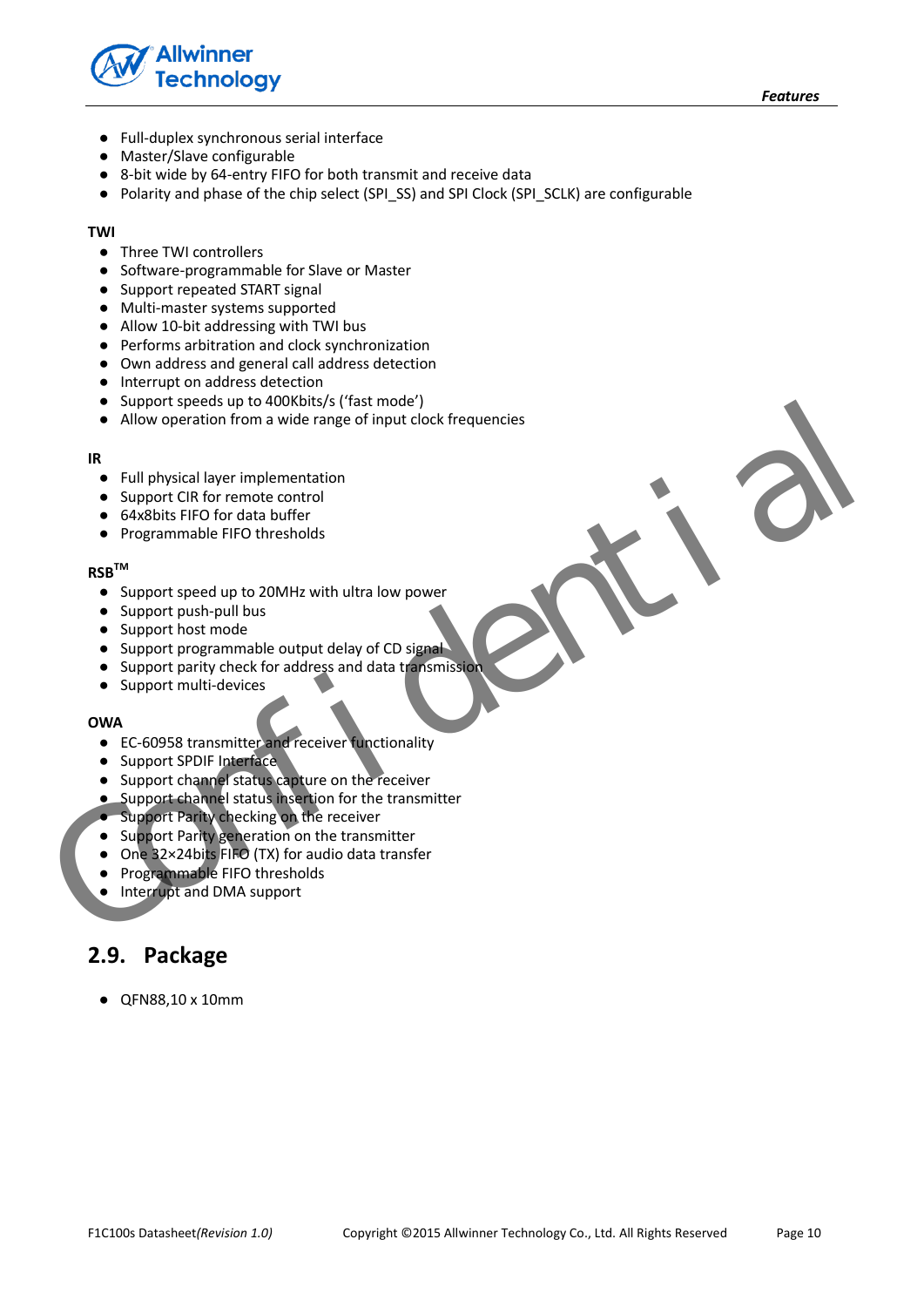

# **3.Block Diagram**



<span id="page-10-0"></span>The block diagram of F1C100s processor is as follows: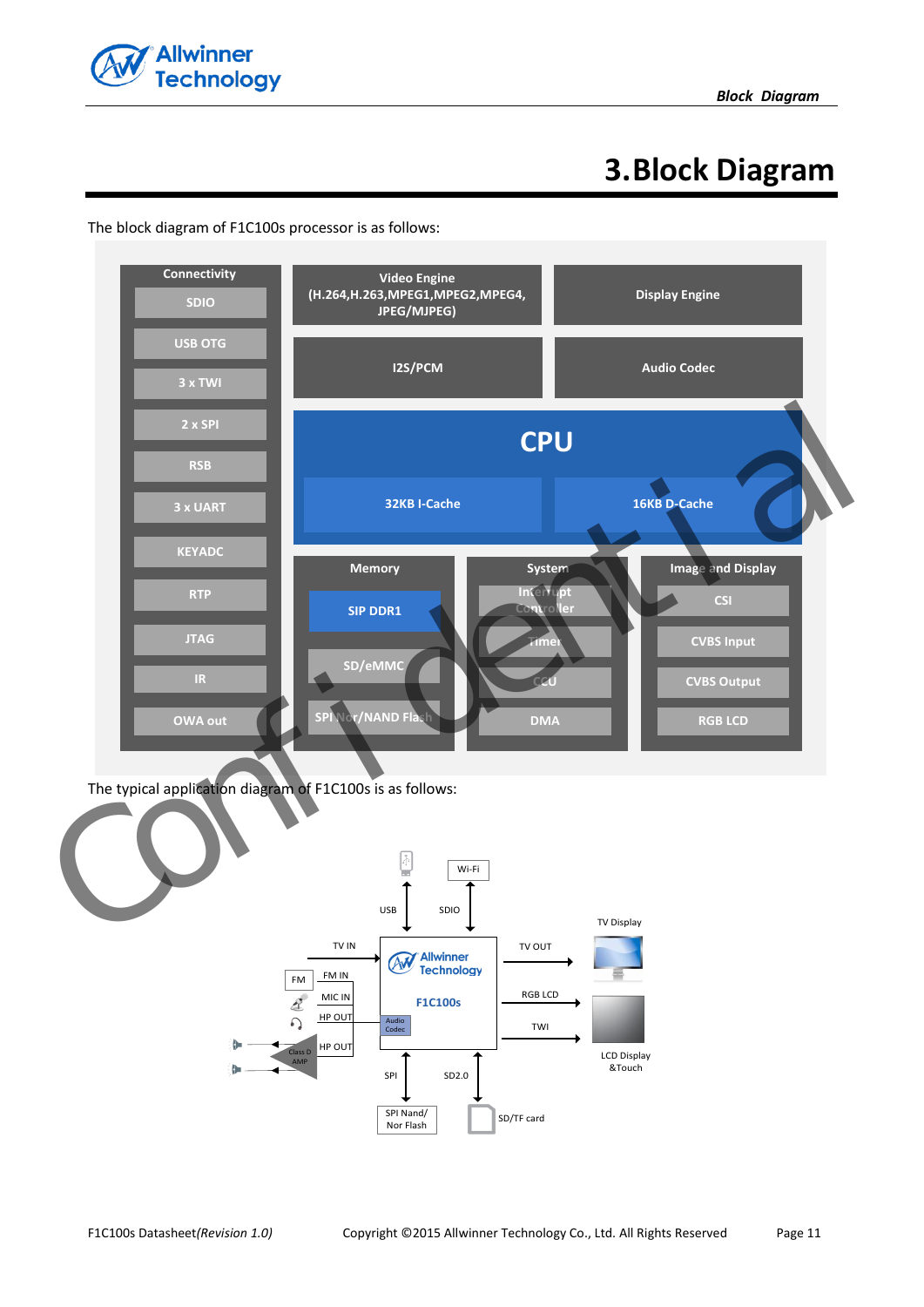

# **4.Pin Description**

## <span id="page-11-1"></span><span id="page-11-0"></span>**4.1. Pin Characteristics**

Following table describes the F1C100s pin characteristics from seven aspects: *BALL#, Pin Name, Default Function, Type, Reset* State, Default Pull Up/Down and Buffer Strength.

<span id="page-11-2"></span>(1). *Default function* defines the default function of each pin, especially for pins with multiplexing functions;

<span id="page-11-3"></span>(2). *Pin types* : O for output, I for input, I/O for input/output, A for analog, AI for analog input, AO for analog output, AI/O for analog input/output, OD for Open-Drain, P for power and G for ground;

<span id="page-11-6"></span><span id="page-11-5"></span><span id="page-11-4"></span>(3). *Reset state* defines the state of the terminal at reset: Z for high-impedance.

| that VCC= 3.0V, strength=MAX; |                     |                             | (5). Buffer strength defines the driver strength of the associated output buffer. It is tested in the condition |                                                   |                                   |
|-------------------------------|---------------------|-----------------------------|-----------------------------------------------------------------------------------------------------------------|---------------------------------------------------|-----------------------------------|
| Pin Name                      | Default<br>Function | Pin Type <sup>(2)</sup>     |                                                                                                                 | <b>Default</b><br>Pull<br>Up/Down $\frac{(4)}{4}$ | <b>Buffer</b><br>Strength<br>(mA) |
|                               |                     |                             |                                                                                                                 |                                                   |                                   |
| PC <sub>0</sub>               | GPIO                | I/O                         | Disabled                                                                                                        |                                                   |                                   |
| PC1                           | GPIO                | 1/9                         | Disabled                                                                                                        | Pull-up                                           | $\overline{a}$                    |
| PC <sub>2</sub>               | GPIO                | $\overline{1}/\overline{0}$ | <b>Disabled</b>                                                                                                 |                                                   |                                   |
| PC <sub>3</sub>               | <b>GPIO</b>         | I/O                         | <b>Disabled</b>                                                                                                 | ÷,                                                | $\sim$                            |
|                               |                     |                             |                                                                                                                 |                                                   |                                   |
| PD <sub>0</sub>               | GPIO                | l/O                         | <b>Disabled</b>                                                                                                 | $\overline{\phantom{a}}$                          | ÷,                                |
| PD1                           | <b>GPIO</b>         | <b>VO</b>                   | Disabled                                                                                                        | $\overline{\phantom{a}}$                          |                                   |
| PD <sub>2</sub>               | <b>GPIO</b>         | 1/O                         | Disabled                                                                                                        | $\overline{\phantom{a}}$                          | $\overline{\phantom{a}}$          |
| PD3                           | GPIO                | I/O                         | Disabled                                                                                                        |                                                   |                                   |
| PD4                           | <b>GPIO</b>         | I/O                         | Disabled                                                                                                        |                                                   |                                   |
| PD <sub>5</sub>               | GPIO                | I/O                         | Disabled                                                                                                        | L,                                                |                                   |
| P <sub>D6</sub>               | GPIO                | I/O                         | Disabled                                                                                                        | $\overline{\phantom{a}}$                          | $\overline{\phantom{a}}$          |
| P <sub>D</sub> 7              | GPIO                | I/O                         | Disabled                                                                                                        | ÷,                                                |                                   |
| P <sub>D</sub> <sub>8</sub>   | GPIO                | I/O                         | Disabled                                                                                                        | ÷,                                                | $\overline{\phantom{a}}$          |
| PD9                           | <b>GPIO</b>         | I/O                         | Disabled                                                                                                        | ÷,                                                |                                   |
| <b>PD10</b>                   | GPIO                | I/O                         | Disabled                                                                                                        |                                                   |                                   |
| PD11                          | GPIO                | I/O                         | Disabled                                                                                                        | $\overline{\phantom{a}}$                          | ÷,                                |
| PD12                          | GPIO                | I/O                         | Disabled                                                                                                        | $\overline{\phantom{a}}$                          | ÷,                                |
| PD13                          | GPIO                |                             | Disabled                                                                                                        | $\overline{\phantom{a}}$                          |                                   |
| <b>PD14</b>                   | GPIO                |                             | Disabled                                                                                                        | ÷,                                                |                                   |
| <b>PD15</b>                   | GPIO                |                             | Disabled                                                                                                        | ÷,                                                |                                   |
| <b>PD16</b>                   | GPIO                |                             | Disabled                                                                                                        |                                                   |                                   |
| <b>PD17</b>                   | GPIO                | I/O                         | Disabled                                                                                                        | L.                                                |                                   |
| PD18                          | GPIO                |                             | Disabled                                                                                                        | $\bar{a}$                                         | $\overline{\phantom{a}}$          |
| <b>PD19</b>                   | GPIO                | I/O                         | Disabled                                                                                                        | ÷,                                                | $\overline{\phantom{a}}$          |
|                               |                     |                             |                                                                                                                 | $\overline{\phantom{a}}$                          | $\overline{\phantom{a}}$          |
| PD <sub>21</sub>              | <b>GPIO</b>         |                             | Disabled                                                                                                        | $\overline{\phantom{a}}$                          |                                   |
|                               |                     |                             |                                                                                                                 |                                                   |                                   |
| PE <sub>0</sub>               | <b>GPIO</b>         | I/O                         | Disabled                                                                                                        | $\blacksquare$                                    | $\overline{\phantom{a}}$          |
| PE1                           | GPIO                | I/O                         | Disabled                                                                                                        | $\blacksquare$                                    | $\overline{\phantom{a}}$          |
| PE <sub>2</sub>               | GPIO                | I/O                         | Disabled                                                                                                        | $\overline{\phantom{a}}$                          | -                                 |
| PE3                           | <b>GPIO</b>         | I/O                         | Disabled                                                                                                        | $\overline{a}$                                    | $\overline{a}$                    |
| PE4                           | <b>GPIO</b>         | I/O                         | Disabled                                                                                                        | $\overline{\phantom{a}}$                          | ÷,                                |
| PE5                           | <b>GPIO</b>         | I/O                         | Disabled                                                                                                        | $\overline{\phantom{a}}$                          | $\overline{\phantom{a}}$          |
|                               | <b>PD20</b>         | GPIO                        | I/O<br>I/O<br>I/O<br>I/O<br>I/O<br>I/O<br>I/O                                                                   | Disabled                                          | Reset State <sup>[3]</sup>        |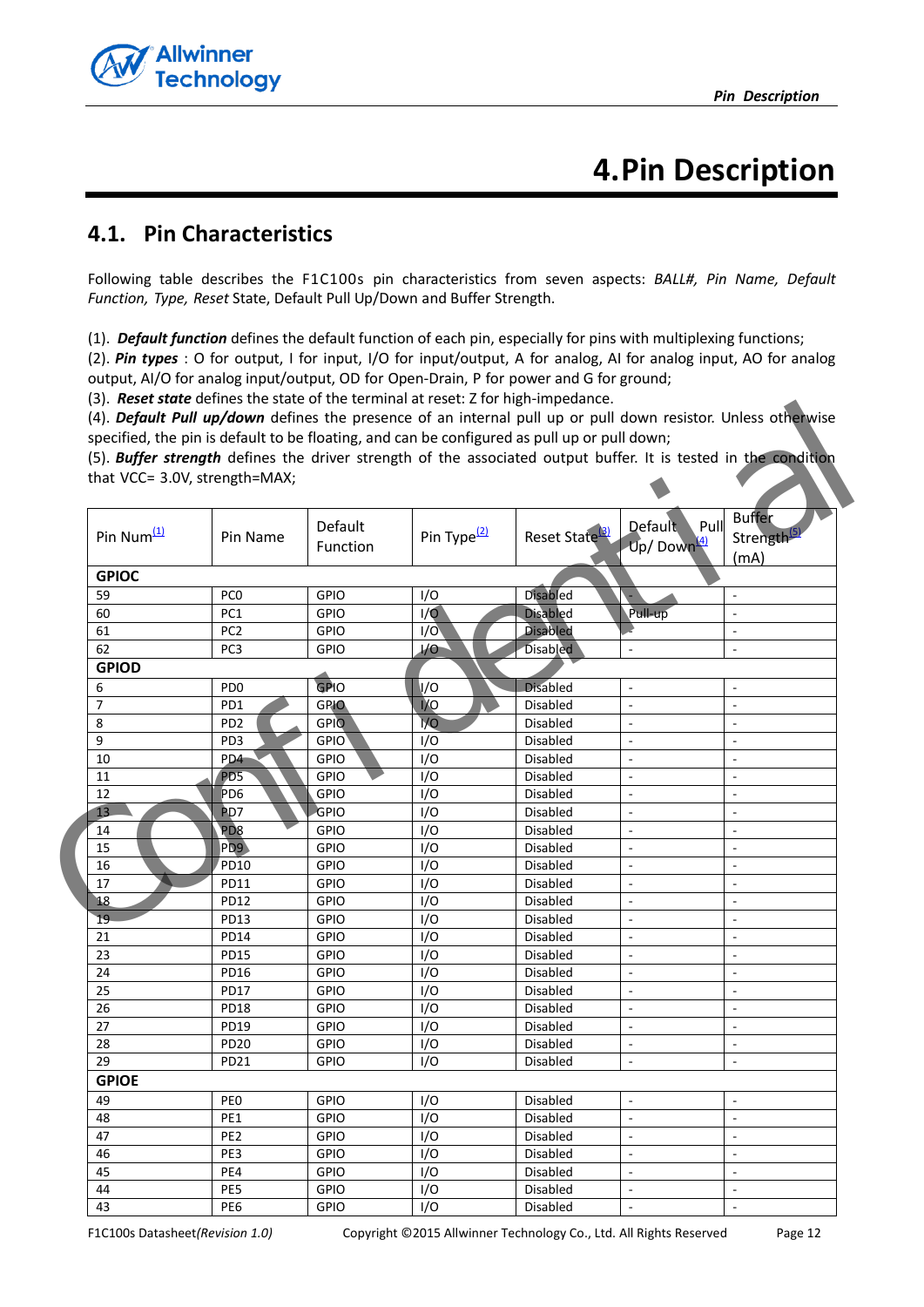

*Pin Description* 

| 42                                                                                                 | PE7             | GPIO                                       | I/O                                         | Disabled                                   | $\overline{\phantom{a}}$                             | $\overline{\phantom{a}}$                                 |
|----------------------------------------------------------------------------------------------------|-----------------|--------------------------------------------|---------------------------------------------|--------------------------------------------|------------------------------------------------------|----------------------------------------------------------|
| 41                                                                                                 | PE8             | GPIO                                       | I/O                                         | Disabled                                   | $\overline{\phantom{a}}$                             | $\overline{\phantom{a}}$                                 |
| 40                                                                                                 | PE9             | GPIO                                       | I/O                                         | Disabled                                   | $\overline{\phantom{a}}$                             | $\overline{\phantom{a}}$                                 |
| 39                                                                                                 | <b>PE10</b>     | GPIO                                       | I/O                                         | Disabled                                   | $\overline{\phantom{a}}$                             | $\overline{\phantom{m}}$                                 |
| 38                                                                                                 | <b>PE11</b>     | GPIO                                       | I/O                                         | Disabled                                   | $\overline{\phantom{a}}$                             | $\blacksquare$                                           |
| 37                                                                                                 | <b>PE12</b>     | GPIO                                       | I/O                                         | Disabled                                   | $\mathcal{L}_{\mathcal{A}}$                          | $\overline{\phantom{a}}$                                 |
| <b>GPIOF</b>                                                                                       |                 |                                            |                                             |                                            |                                                      |                                                          |
| 58                                                                                                 | PF <sub>0</sub> | GPIO                                       | I/O                                         | Disabled                                   | $\blacksquare$                                       | $\qquad \qquad \blacksquare$                             |
| 57                                                                                                 | PF1             | GPIO                                       | I/O                                         | Disabled                                   | $\overline{\phantom{a}}$                             | $\overline{a}$                                           |
| 56                                                                                                 | PF <sub>2</sub> | GPIO                                       | I/O                                         | Disabled                                   | $\overline{\phantom{a}}$                             | $\overline{\phantom{a}}$                                 |
| $\overline{55}$                                                                                    | PF3             | GPIO                                       | $\overline{1/0}$                            | Disabled                                   | $\Box$                                               | $\overline{\phantom{a}}$                                 |
| 54                                                                                                 | PF4             | GPIO                                       | $\overline{1/0}$                            | Disabled                                   | $\overline{\phantom{a}}$                             | ÷,                                                       |
| 53                                                                                                 | PF5             | GPIO                                       | I/O                                         | Disabled                                   | $\overline{\phantom{a}}$                             | $\overline{\phantom{a}}$                                 |
| <b>USB</b>                                                                                         |                 |                                            |                                             |                                            |                                                      |                                                          |
| 67                                                                                                 | <b>UVCC</b>     | $\omega$                                   | P                                           | $\overline{\phantom{a}}$                   | $\overline{\phantom{a}}$                             | $\overline{\phantom{a}}$                                 |
| 68                                                                                                 | USB-DM          | $\blacksquare$                             | $\sf A$                                     | $\Box$                                     | $\overline{\phantom{a}}$                             | $\blacksquare$                                           |
| 69                                                                                                 | USB-DP          | $\blacksquare$                             | A                                           | $\overline{\phantom{a}}$                   | $\overline{\phantom{a}}$                             | $\overline{\phantom{a}}$                                 |
| <b>Audio Codec</b>                                                                                 |                 |                                            |                                             |                                            |                                                      |                                                          |
|                                                                                                    |                 |                                            |                                             |                                            |                                                      |                                                          |
| 81<br>83                                                                                           | VRA1<br>VRA2    | $\blacksquare$                             | $\boldsymbol{\mathsf{A}}$<br>$\overline{A}$ | $\overline{\phantom{a}}$                   | $\overline{\phantom{a}}$                             | $\sim$                                                   |
| 82                                                                                                 |                 | $\blacksquare$                             | P                                           | $\overline{\phantom{a}}$                   | $\overline{\phantom{a}}$                             |                                                          |
| 85                                                                                                 | AGND            | $\overline{\phantom{a}}$<br>$\mathbb{Z}^2$ |                                             | $\overline{\phantom{a}}$<br>$\mathbb{Z}^2$ | $\overline{\phantom{a}}$<br>$\overline{\phantom{a}}$ | $\bar{\phantom{a}}$                                      |
|                                                                                                    | <b>FMINR</b>    | $\overline{a}$                             | $\boldsymbol{\mathsf{A}}$                   | $\overline{a}$                             |                                                      | ÷,                                                       |
| 84                                                                                                 | <b>FMINL</b>    |                                            | $\sf A$                                     |                                            |                                                      |                                                          |
| 87                                                                                                 | <b>MICIN</b>    | $\omega$                                   | $\sf A$                                     | $\overline{\phantom{a}}$                   |                                                      | $\overline{\phantom{a}}$                                 |
| 86                                                                                                 | LINL            | $\blacksquare$                             | $\sf A$                                     | $\Box$                                     |                                                      |                                                          |
| 88                                                                                                 | <b>HPR</b>      | $\overline{\phantom{a}}$                   | A                                           | $\overline{\phantom{a}}$                   |                                                      | ÷,                                                       |
| $\mathbf{1}$                                                                                       | <b>HPL</b>      | $\overline{\phantom{a}}$<br>$\mathcal{L}$  | $\mathsf{A}$<br>$\overline{A}$              |                                            |                                                      | $\qquad \qquad \blacksquare$<br>$\overline{\phantom{a}}$ |
| $\mathbf{3}$                                                                                       | <b>HPCOM</b>    |                                            |                                             |                                            |                                                      |                                                          |
| $\pmb{4}$<br>$\overline{2}$                                                                        | <b>HPVCC</b>    | $\overline{a}$                             | P                                           |                                            | $\overline{\phantom{a}}$                             | $\overline{\phantom{a}}$                                 |
|                                                                                                    | <b>HPCOMFB</b>  | $\overline{\phantom{a}}$                   | A                                           | $\overline{\phantom{a}}$                   | $\overline{\phantom{a}}$                             | $\overline{\phantom{a}}$                                 |
| 80                                                                                                 | <b>AVCC</b>     | $\blacksquare$                             | P                                           |                                            | $\sim$                                               | $\overline{\phantom{a}}$                                 |
| <b>Touch Panel</b>                                                                                 |                 |                                            |                                             |                                            |                                                      |                                                          |
| 66                                                                                                 | TPX1            | - 0                                        | $\overline{A}$                              | $\overline{\phantom{a}}$                   | $\overline{\phantom{a}}$                             | $\overline{\phantom{a}}$                                 |
| 65                                                                                                 | TPX2            | $\blacksquare$                             | A                                           | ÷,                                         | $\overline{\phantom{a}}$                             | $\overline{\phantom{a}}$                                 |
| 64                                                                                                 | TPY1            | $\overline{\phantom{a}}$                   | $\sf A$                                     | $\blacksquare$                             | $\overline{\phantom{a}}$                             | $\overline{\phantom{a}}$                                 |
| 63                                                                                                 |                 |                                            |                                             |                                            |                                                      |                                                          |
|                                                                                                    | TPY2            | $\overline{\phantom{a}}$                   | A                                           | $\overline{\phantom{a}}$                   | $\overline{\phantom{a}}$                             | $\overline{\phantom{a}}$                                 |
| TV IN                                                                                              |                 |                                            |                                             |                                            |                                                      |                                                          |
|                                                                                                    | TV_VCC          |                                            | P                                           | $\overline{\phantom{a}}$                   | $\overline{\phantom{a}}$                             | $\overline{\phantom{a}}$                                 |
| ◥                                                                                                  | <b>TVGND</b>    | $\mathbb{L}$                               | P                                           | $\overline{\phantom{a}}$                   | $\overline{a}$                                       | $\overline{a}$                                           |
|                                                                                                    | <b>TV VRN</b>   | $\mathbb{Z}^2$                             | $\sf A$                                     | $\mathbb{Z}^2$                             | $\mathbb{Z}^2$                                       | $\omega$                                                 |
|                                                                                                    | TV VRP          | $\omega$                                   | $\boldsymbol{\mathsf{A}}$                   | $\mathbf{r}$                               | $\omega$                                             | $\omega$                                                 |
|                                                                                                    | TVIN1           | $\overline{\phantom{a}}$                   | $\sf A$                                     | $\overline{\phantom{a}}$                   | $\blacksquare$                                       | $\overline{\phantom{a}}$                                 |
|                                                                                                    | <b>TVINO</b>    | $\blacksquare$                             | $\mathsf A$                                 | $\blacksquare$                             | $\sim$                                               | $\blacksquare$                                           |
|                                                                                                    |                 |                                            |                                             |                                            |                                                      |                                                          |
|                                                                                                    | LRADC0          | $\overline{\phantom{a}}$                   | $\mathsf A$                                 | $\overline{\phantom{a}}$                   | $\overline{\phantom{a}}$                             | $\overline{\phantom{a}}$                                 |
|                                                                                                    |                 |                                            |                                             |                                            |                                                      |                                                          |
|                                                                                                    |                 | $\omega$                                   |                                             | $\overline{\phantom{a}}$                   | $\overline{\phantom{a}}$                             | $\overline{\phantom{a}}$                                 |
|                                                                                                    | <b>TVOUT</b>    |                                            | $\mathsf A$                                 |                                            |                                                      |                                                          |
| 73<br>74<br>TV OUT<br>72<br><b>Clock</b>                                                           |                 |                                            |                                             |                                            |                                                      |                                                          |
|                                                                                                    | HOSCO           | $\omega$                                   | $\sf A$                                     | $\Box$                                     | $\overline{\phantom{a}}$                             | $\blacksquare$                                           |
|                                                                                                    | <b>HOSCI</b>    | $\mathcal{L}$                              | $\boldsymbol{\mathsf{A}}$                   | $\mathcal{L}$                              | $\mathbb{Z}^2$                                       | $\mathbf{r}$                                             |
|                                                                                                    |                 |                                            |                                             |                                            |                                                      |                                                          |
| 75<br>$76\,$<br>$77$<br>78<br><b>KEYADC</b><br>79<br>52<br>51<br><b>Miscellaneous Signal</b><br>70 | RESET           | $\overline{\phantom{a}}$                   | J.                                          | $\overline{\phantom{a}}$                   | $\overline{\phantom{a}}$                             | $\overline{\phantom{a}}$                                 |
| SIP DDR1                                                                                           |                 |                                            |                                             |                                            |                                                      |                                                          |
| 33                                                                                                 | <b>SVREF</b>    | $\mathbf{r}$                               | P                                           |                                            |                                                      |                                                          |
|                                                                                                    |                 |                                            |                                             |                                            |                                                      |                                                          |
| Power<br>5,20,50                                                                                   | VCC-IO          | $\blacksquare$                             | P                                           | $\overline{\phantom{a}}$                   | $\overline{\phantom{a}}$                             | $\overline{\phantom{a}}$                                 |
| 30, 31, 32, 34, 36                                                                                 | VCC-DRAM        | $\overline{\phantom{a}}$                   | ${\sf P}$                                   | $\omega$                                   | $\blacksquare$                                       | $\blacksquare$                                           |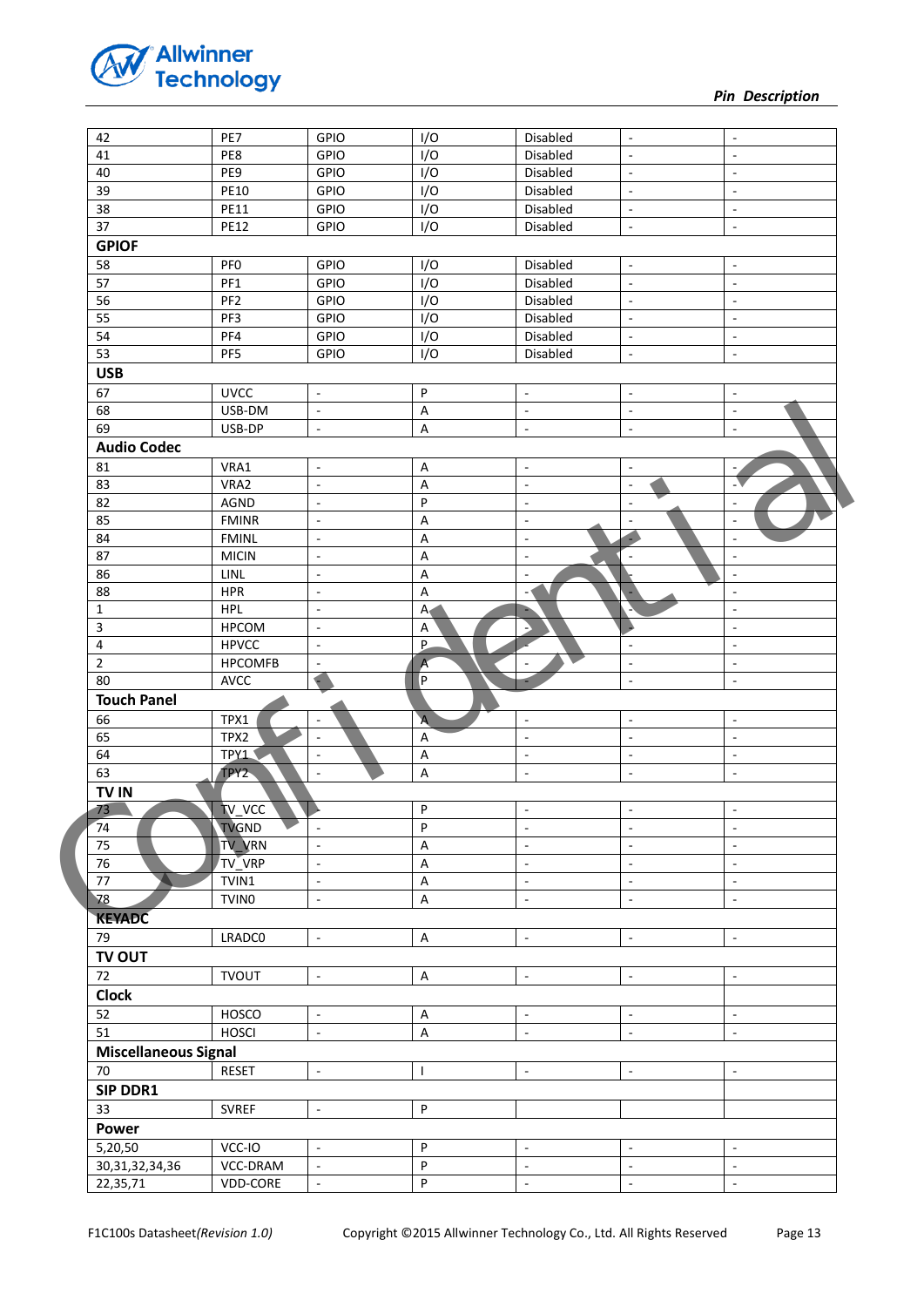

# <span id="page-13-0"></span>**4.2. GPIO Multiplexing Functions**

Following table provides a description of the GPIO multiplexing functions of F1C100s.

| Port             | Default<br>Function | IО<br>Type | Default<br>IO State | Default<br>Pull-up/<br>down | Multiplexing<br>Function 2 | Function 3 | Multiplexing Multiplexing<br>Function 4 | Multiplexing<br>Function 5 | Multiplexing<br>Function 6 |
|------------------|---------------------|------------|---------------------|-----------------------------|----------------------------|------------|-----------------------------------------|----------------------------|----------------------------|
| <b>GPIOA</b>     |                     |            |                     |                             |                            |            |                                         |                            |                            |
| PA <sub>0</sub>  | GPIO                | Α          | <b>DIS</b>          | $\mathsf Z$                 | TPX1                       |            | DA_BCLK                                 | UART1_RTS                  | SPI1_CS                    |
| PA <sub>1</sub>  | <b>GPIO</b>         | A          | <b>DIS</b>          | z                           | TPX2                       |            | DA_LRCK                                 | UART1_CTS                  | SPI1_MOSI                  |
| PA <sub>2</sub>  | <b>GPIO</b>         | Α          | <b>DIS</b>          | Z                           | TPY1                       | PWM0       | DA_IN                                   | UART1_RX                   | SPI1_CLK                   |
| PA3              | GPIO                | А          | <b>DIS</b>          | $\mathsf Z$                 | TPY2                       | $IR_RX$    | DA_OUT                                  | UART1_TX                   | SPI1_MISO                  |
| <b>GPIOB</b>     |                     |            |                     |                             |                            |            |                                         |                            |                            |
| PB3              | GPIO                | I/O        | <b>DIS</b>          | $\mathsf Z$                 | DDR_REF_D                  | IR_RX      |                                         |                            |                            |
| <b>GPIOC</b>     |                     |            |                     |                             |                            |            |                                         |                            |                            |
| PC <sub>0</sub>  | <b>GPIO</b>         | I/O        | <b>DIS</b>          | Z                           | SPIO_CLK                   | SDC1_CLK   |                                         |                            |                            |
| PC1              | <b>GPIO</b>         | I/O        | <b>DIS</b>          | Pull-up                     | SPIO_CS                    | SDC1_CMD   |                                         |                            |                            |
| PC <sub>2</sub>  | <b>GPIO</b>         | I/O        | <b>DIS</b>          | Z                           | SPIO_MISO                  | SDC1 D0    |                                         |                            |                            |
| PC <sub>3</sub>  | GPIO                | I/O        | <b>DIS</b>          | Z                           | SPIO_MOSI                  | UARTO_TX   |                                         |                            |                            |
| <b>GPIOD</b>     |                     |            |                     |                             |                            |            |                                         |                            |                            |
| PD <sub>0</sub>  | GPIO                | I/O        | <b>DIS</b>          | Z                           | LCD_D2                     | TWI0_SDA   | RSB_SDA                                 |                            | EINTD0                     |
| PD <sub>1</sub>  | <b>GPIO</b>         | I/O        | <b>DIS</b>          | Z                           | LCD_D3                     | UART1_RTS  |                                         |                            | EINTD1                     |
| PD <sub>2</sub>  | <b>GPIO</b>         | I/O        | <b>DIS</b>          | Z                           | $LCD_$ 04                  | UART1_CTS  |                                         |                            | EINTD2                     |
| PD3              | GPIO                | I/O        | <b>DIS</b>          | Z                           | LCD_D5                     | UART1_RX   |                                         |                            | EINTD3                     |
| PD4              | <b>GPIO</b>         | I/O        | <b>DIS</b>          | Z                           | $LCD_0$                    | UART1_TX   |                                         |                            | EINTD4                     |
| PD <sub>5</sub>  | <b>GPIO</b>         | I/O        | <b>DIS</b>          | $\blacktriangle$            | LCD D7                     | TW11 SCK   |                                         |                            | EINTD5                     |
| PD <sub>6</sub>  | GPIO                | I/O        | DIS <sub>D</sub>    | $\overline{z}$              | <b>LCD</b> D <sub>10</sub> | TWI1_SDA   |                                         |                            | EINTD6                     |
| PD7              | <b>GPIO</b>         | I/O        | <b>DIS</b>          | ž                           | LCD_D11                    | DA_MCLK    |                                         |                            | EINTD7                     |
| PD <sub>8</sub>  | <b>GPIO</b>         | I/O        | DIS-                | $\mathsf Z$                 | LCD_D12                    | DA_BCLK    |                                         |                            | EINTD8                     |
| PD <sub>9</sub>  | <b>GPIO</b>         | I/O        | <b>DIS</b>          | $\mathsf Z$                 | LCD_D13                    | DA_LRCK    |                                         |                            | EINTD9                     |
| <b>PD10</b>      | <b>GPIO</b>         | <b>VO</b>  | <b>DIS</b>          | $\mathsf Z$                 | LCD_D14                    | DA_IN      |                                         |                            | EINTD10                    |
| <b>PD11</b>      | <b>GPIO</b>         | 1/0        | <b>DIS</b>          | $\overline{z}$              | LCD_D15                    | DA_OUT     |                                         |                            | EINTD11                    |
| <b>PD12</b>      | GPIO                | <b>Vo</b>  | <b>DIS</b>          | Z                           | LCD_D18                    | TWI0_SCK   | RSB_SCK                                 |                            | EINTD12                    |
| <b>PD13</b>      | GPIO                | 1/O        | <b>DIS</b>          | Z                           | LCD D19                    | UART2_TX   |                                         |                            | EINTD13                    |
| <b>PD14</b>      | GPIO                | Ί/O        | <b>DIS</b>          | $\mathsf Z$                 | LCD_D20                    | UART2_RX   |                                         |                            | EINTD14                    |
| PD15             | GPIO                | I/O        | <b>DIS</b>          | Z                           | LCD_D21                    | UART2_RTS  | TWI2_SCK                                |                            | EINTD15                    |
| PD16             | <b>GPIO</b>         | I/O        | <b>DIS</b>          | z                           | LCD_D22                    | UART2_CTS  | TWI2_SDA                                |                            | EINTD16                    |
| PD17             | GPIO                | I/O        | <b>DIS</b>          | Z                           | LCD D23                    | OWA OUT    |                                         |                            | EINTD17                    |
| <b>PD18</b>      | <b>GPIO</b>         | I/O        | <b>DIS</b>          | $\mathsf Z$                 | <b>LCD CLK</b>             | SPIO_CS    |                                         |                            | EINTD18                    |
| <b>PD19</b>      | <b>GPIO</b>         | I/O        | <b>DIS</b>          | z                           | LCD_DE                     | SPIO_MOSI  |                                         |                            | EINTD19                    |
| <b>PD20</b>      | <b>GPIO</b>         | I/O        | <b>DIS</b>          | $\mathsf Z$                 | LCD_HSYNC                  | SPIO_CLK   |                                         |                            | EINTD20                    |
| PD <sub>21</sub> | <b>GPIO</b>         | I/O        | <b>DIS</b>          | Z                           | LCD_VSYNC                  | SPIO_MISO  |                                         |                            | EINTD21                    |
| <b>GPIOE</b>     |                     |            |                     |                             |                            |            |                                         |                            |                            |
| PE <sub>0</sub>  | <b>GPIO</b>         | I/O        | <b>DIS</b>          | z                           | CSI HSYNC                  | LCD DO     | TWI2_SCK                                | UARTO_RX                   | <b>EINTEO</b>              |
| PE1              | <b>GPIO</b>         | I/O        | <b>DIS</b>          | $\mathsf Z$                 | CSI_VSYNC                  | LCD_D1     | TWI2 SDA                                | UARTO_TX                   | EINTE1                     |
| PE <sub>2</sub>  | GPIO                | I/O        | <b>DIS</b>          | $\mathsf Z$                 | CSI_PCLK                   | LCD_D8     | CLK_OUT                                 |                            | EINTE2                     |
| PE3              | GPIO                | I/O        | <b>DIS</b>          | $\mathsf Z$                 | CSI_DO                     | LCD_D9     | DA_BCLK                                 | RSB_SCK                    | EINTE3                     |
| PE4              | <b>GPIO</b>         | I/O        | <b>DIS</b>          | $\mathsf Z$                 | CSI_D1                     | LCD_D16    | DA_LRCK                                 | RSB_SDA                    | EINTE4                     |
| PE5              | GPIO                | I/O        | <b>DIS</b>          | Z                           | $CSI_D2$                   | LCD_D17    | DA_IN                                   |                            | EINTE5                     |
| PE6              | GPIO                | I/O        | <b>DIS</b>          | $\mathsf Z$                 | $CSI_D3$                   | PWM1       | DA_OUT                                  | OWA OUT                    | EINTE6                     |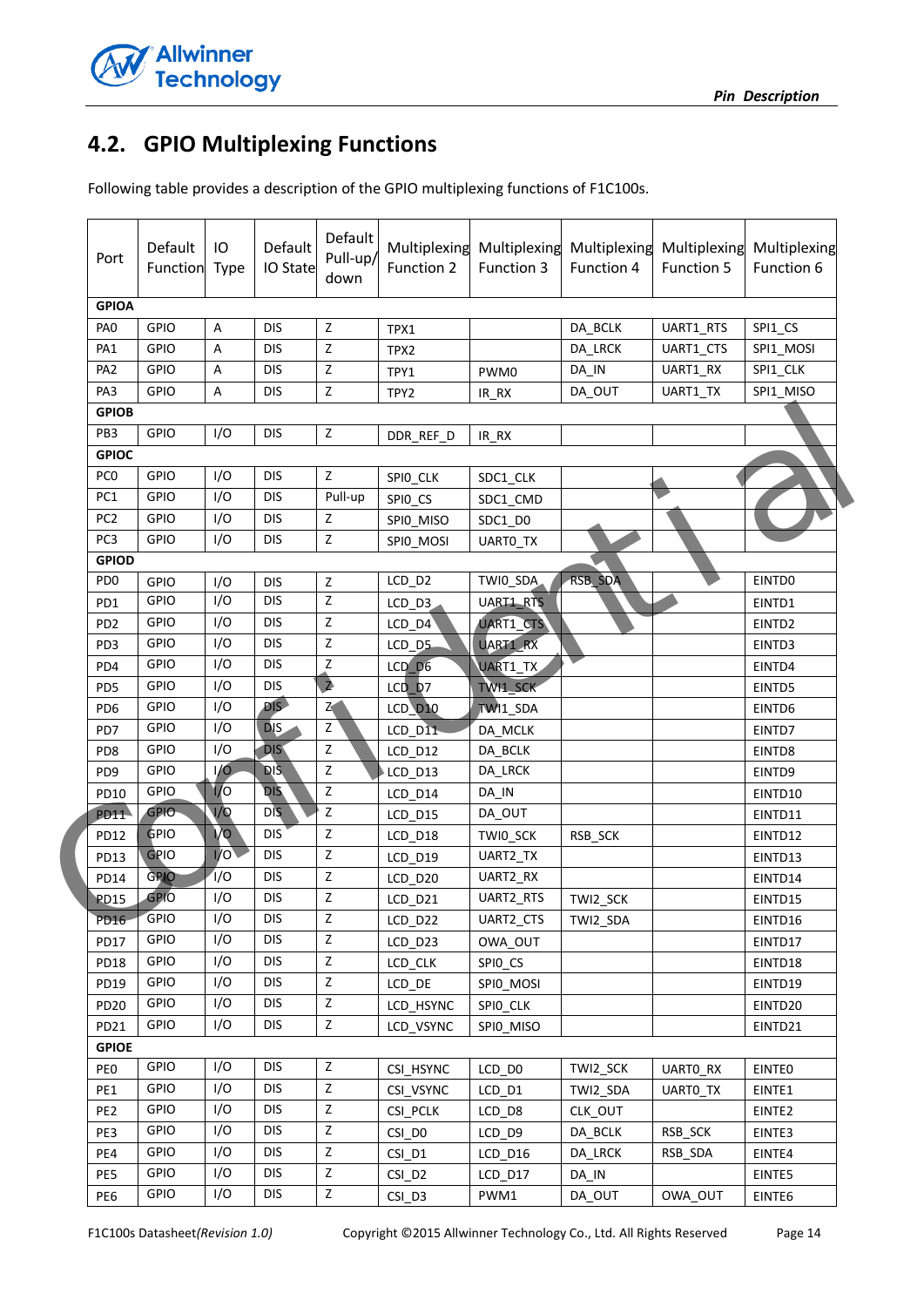

| PE7             | <b>GPIO</b> | 1/O | <b>DIS</b> | Z | CSI_D4   | UART2 TX  | SPI1_CS   | EINTE7             |
|-----------------|-------------|-----|------------|---|----------|-----------|-----------|--------------------|
| PE8             | <b>GPIO</b> | I/O | <b>DIS</b> | Z | CSI D5   | UART2 RX  | SPI1 MOSI | EINTE8             |
| PE9             | <b>GPIO</b> | I/O | <b>DIS</b> | Z | CSI_D6   | UART2_RTS | SPI1 CLK  | EINTE9             |
| <b>PE10</b>     | <b>GPIO</b> | I/O | DIS.       | z | CSI D7   | UART2 CTS | SPI1 MISO | EINTE10            |
| <b>PE11</b>     | <b>GPIO</b> | I/O | <b>DIS</b> | Z | CLK OUT  | TWIO SCK  | IR RX     | EINTE11            |
| <b>PE12</b>     | <b>GPIO</b> | I/O | <b>DIS</b> | z | DA MCLK  | TWI0 SDA  | PWM0      | EINTE12            |
| <b>GPIOF</b>    |             |     |            |   |          |           |           |                    |
| PF <sub>0</sub> | <b>GPIO</b> | 1/O | <b>DIS</b> | Z | SDCO D1  | DBG MS    | IR RX     | <b>EINTFO</b>      |
| PF1             | <b>GPIO</b> | 1/O | <b>DIS</b> | Z | SDCO DO  | DBG DI    |           | EINTF1             |
| PF <sub>2</sub> | <b>GPIO</b> | I/O | <b>DIS</b> | Z | SDCO CLK | UARTO RX  |           | EINTF <sub>2</sub> |
| PF3             | <b>GPIO</b> | I/O | <b>DIS</b> | z | SDC0 CMD | DBG DO    |           | EINTF3             |
| PF4             | <b>GPIO</b> | I/O | DIS.       | z | SDCO D3  | UARTO_TX  |           | EINTF4             |
| PF5             | <b>GPIO</b> | I/O | <b>DIS</b> | z | SDCO D2  | DBG CK    | PWM1      | EINTF5             |

# <span id="page-14-0"></span>**4.3. Detailed Pin Description**

| Pin Name           | Description                               | Type  |
|--------------------|-------------------------------------------|-------|
| <b>GPIO</b>        |                                           |       |
| PC[3:0]            | Port C Bit[3:0]                           | I/O   |
| PD[21:0]           | Port D Bit[21:0]                          | I/O   |
| PE[12:0]           | Port E Bit[12:0]                          | 1/0   |
| PF[5:0]            | Port F Bit[5:0]                           | I/O   |
| <b>USB</b>         |                                           |       |
| USB-DM             | <b>USB DM Signal</b>                      | A I/O |
| USB-DP             | <b>USB DP Signal</b>                      | A I/O |
| <b>UVCC</b>        | USB 3.3V power                            | P     |
| <b>Audio Codec</b> |                                           |       |
| <b>HPL</b>         | <b>Headphone Left Output</b>              | AO    |
| <b>HPR</b>         | Headphone Right Output                    | AO    |
| <b>HPCOM</b>       | Headphone Common Reference                | AO    |
| <b>HPCOMFB</b>     | Headphone Common Reference Feedback Input | Al    |
| <b>HPVCC</b>       | Headphone Amplifier Power                 | P     |
| <b>FMINL</b>       | FM in Left Input                          | AI    |
| <b>FMINR</b>       | FM in Right Input                         | Al    |
| LINEIN             | Line in Input                             | Al    |
| <b>MICIN</b>       | Microphone Input                          | Al    |
| VRA1               | Reference Voltage                         | AO    |
| VRA2               | Reference Voltage                         | AO    |
| <b>AVCC</b>        | Analog Power                              | P     |
|                    |                                           |       |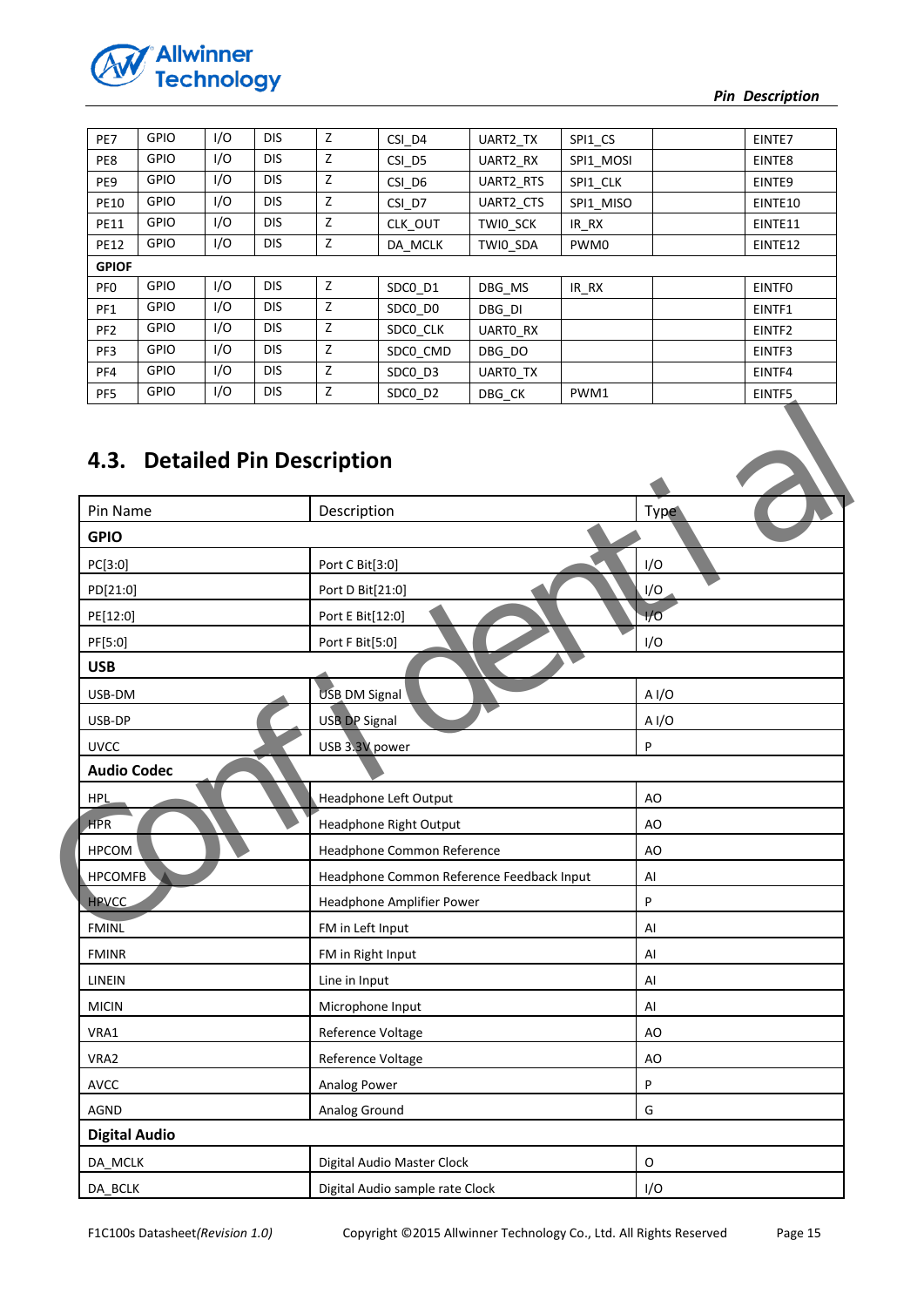

| DA_LRCK                     | Digital Audio Left & Right channel Clock | I/O       |
|-----------------------------|------------------------------------------|-----------|
| DA_IN                       | Digital Audio Data Out                   | ı         |
| DA_OUT                      | Digital Audio Data in                    | O         |
| <b>RSB</b>                  |                                          |           |
| RSB_SCK                     | <b>RSB Clock</b>                         | I/O       |
| RSB_SDA                     | <b>RSB Data</b>                          | I/O       |
| <b>Touch Panel</b>          |                                          |           |
| TPX1                        | Touch Panel X1 Input                     | AI        |
| TPX2                        | Touch Panel X2 Input                     | Al        |
| TPY1                        | Touch Panel Y1 Input                     | AI        |
| TPY2                        | Touch Panel Y1 Input                     | AI        |
| TV-Out                      |                                          |           |
| <b>TVOUT</b>                | TV CVBS Output                           | AO        |
| TV-IN                       |                                          |           |
| TVIN <sub>0</sub>           | TV CVBS Input 0                          | AI        |
| TVIN1                       | TV CVBS Input 1                          | Al        |
| <b>TVAVCC</b>               | TV Analog VCC for TVIN and TVOUT         | P         |
| <b>TVAGND</b>               | TV Analog GND for TVIN and TVOUT         | G         |
| TVIN_VRP                    | TV Input Voltage Reference Positive      | <b>AL</b> |
| TVIN_VRN                    | TV Input Voltage Reference Negative      | AI        |
| <b>Clock</b>                |                                          |           |
| <b>HOSCI</b>                | 24MHz Crystal Input                      | Al        |
| <b>HOSCO</b>                | 24MHz Crystal Output                     | AO        |
| <b>Miscellaneous Signal</b> |                                          |           |
| RESET#                      | Chip Reset Signal                        | ı         |
| PWM[1:0]                    | Pulse Width Modulation Output            | O         |
| <b>ADC</b>                  |                                          |           |
| LRADC0                      | ADC Input for Key                        | ш         |
| LCD                         |                                          |           |
| LCD[7:2]                    | LCD Data Bus Bit[7:2]                    | O         |
| LCD[15:10]                  | LCD Data Bus Bit[15:10]                  | O         |
| LCD[23:18]                  | LCD Data Bus Bit[23:18]                  | O         |
| LCD_CLK                     | <b>LCD Clock</b>                         | O         |
| LCD_DE                      | LCD Data Enable                          | O         |
| LCD_HSYNC                   | <b>LCD Horizon Sync</b>                  | O         |
| LCD_VSYNC                   | <b>LCD Vertical Sync</b>                 | O         |
| $SPI(x=[1:0])$              |                                          |           |
|                             |                                          | I/O       |
| SPIx_MOSI                   | SPI Master Output Slave Input            |           |
| SPIx_MISO                   | SPI Master Input Slave Output            | I/O       |
| SPIx_CS                     | SPI Chip Select Signal                   | I/O       |
| SPIx_CLK                    | SPI Clock                                | I/O       |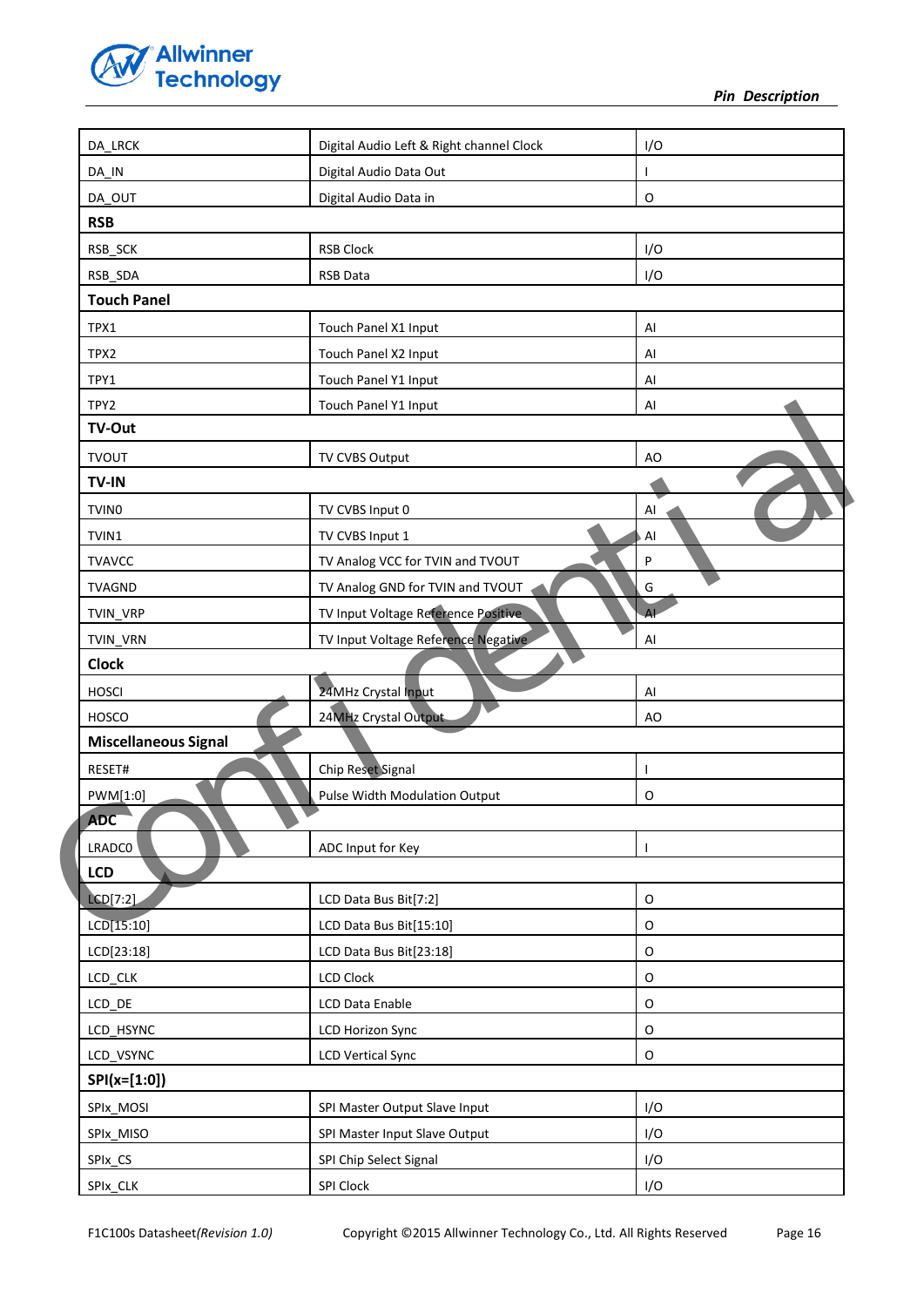

*Pin Description* 

| UART(x=[2:0])            |                                       |              |
|--------------------------|---------------------------------------|--------------|
| UARTx_TX                 | <b>UART Data Transmit</b>             | O            |
| UARTx_RX                 | <b>UART Data Receive</b>              | $\mathbf{I}$ |
| UARTx_CTS                | <b>UART Clear to Send</b>             | $\mathbf{I}$ |
| UARTx_RTS                | <b>UART Request to Send</b>           | O            |
| IR                       |                                       |              |
| $IR_RX$                  | IR Receive Signal                     | $\mathbf{I}$ |
| <b>CSI</b>               |                                       |              |
| CSI PCLK                 | CSI Pixel Clock signal                | I            |
| CSI_HSYNC                | CSI Horizontal Synchronization Signal | I            |
| CSI_VSYNC                | CSI Vertical Synchronization Signal   | T            |
| CSI_D[7:0]               | CSI Data Bit[7:0]                     | п            |
| <b>SDC</b>               |                                       |              |
| SDC0_D[3:0]              | SD/MMC/SDIO Data Bit[3:0]             | I/O          |
| SDCO_CLK                 | SD/MMC/SDIO Clock                     | O            |
| SDC0_CMD                 | SD/MMC/SDIO Command                   | I/O          |
| SDC1_D0                  | SD/MMC/SDIO Data Bit0                 | I/O          |
| SDC1_CLK                 | SD/MMC/SDIO Clock                     | $\circ$      |
| SDC1_CMD                 | SD/MMC/SDIO Command                   | 1/O          |
| TWI(x=[2:0])(Open-Drain) |                                       |              |
| <b>TWIx-SCK</b>          | <b>TWI Clock</b>                      | I/O          |
| TWIx-SDA                 | <b>TWI Data</b>                       | I/O          |
|                          |                                       |              |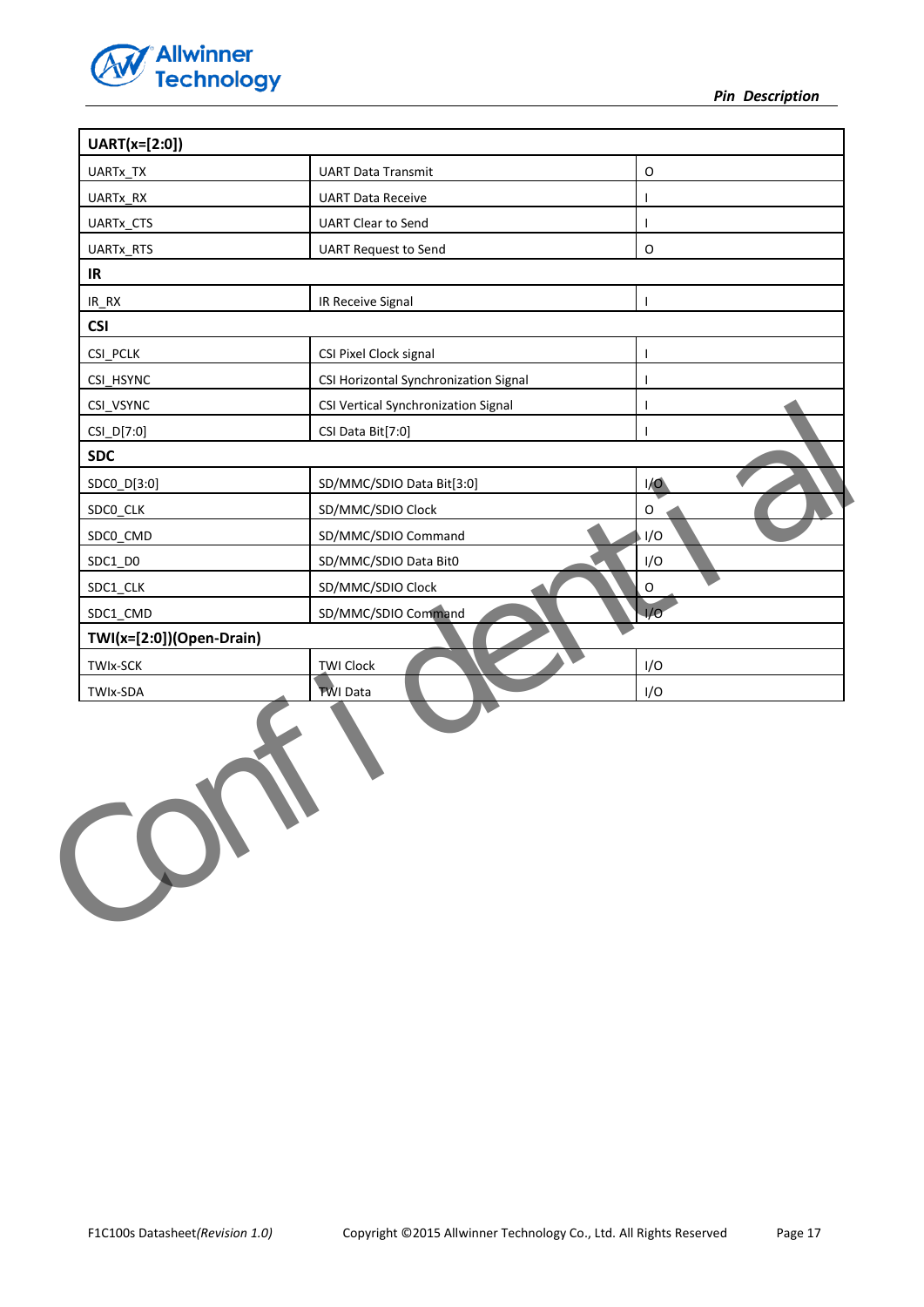

# **5.Electrical Characteristics**

# <span id="page-17-1"></span><span id="page-17-0"></span>**5.1. Absolute Maximum Ratings**

Functional operation of the device at these or any other conditions beyond those indicated under Recommended Operating Conditions is not implied. Exposure to absolute maximum rated conditions for extended periods may affect device reliability.

| Symbol                                | Parameter                               | Min      | Max | Unit |  |  |  |
|---------------------------------------|-----------------------------------------|----------|-----|------|--|--|--|
| $T_{\text{stg}}$                      | Storage Temperature                     | -65      | 150 | °C   |  |  |  |
| $I_{VQ}$                              | In/Out current for input and output     | -40      | 40  | mA   |  |  |  |
| VCC-IO                                | Power Supply for I/O                    | $-0.3$   | 3.6 | v    |  |  |  |
| <b>AVCC</b>                           | Power Supply for Codec                  | $-0.3$   | 3.1 |      |  |  |  |
| TV AVCC                               | Power Supply for TV                     | $-0.3$   | 3.6 | v    |  |  |  |
| <b>VDD-CORE</b>                       | Power Supply for Internal Digital Logic | $-0.3$   | 1.3 |      |  |  |  |
| <b>UVCC</b>                           | Power Supply for USB                    | $-0.3 +$ | 3.6 |      |  |  |  |
| <b>VCC-DRAM</b>                       | Power Supply for DDR1                   | $-0.3$   | 2.7 | ν    |  |  |  |
| 5.2. Recommended Operating Conditions |                                         |          |     |      |  |  |  |

# <span id="page-17-2"></span>**5.2. Recommended Operating Conditions**

| $I_{VQ}$               |                                           |       |         |     |              |
|------------------------|-------------------------------------------|-------|---------|-----|--------------|
|                        | In/Out current for input and output       |       | $-40$   | 40  | mA           |
| VCC-IO                 | Power Supply for I/O                      |       | $-0.3$  | 3.6 | $\mathsf{V}$ |
| <b>AVCC</b>            | Power Supply for Codec                    |       | $-0.3$  | 3.1 |              |
| TV AVCC                | Power Supply for TV                       |       | $-0.3$  | 3.6 | V            |
| <b>VDD-CORE</b>        | Power Supply for Internal Digital Logic   |       | $-0.3$  | 1.3 |              |
| <b>UVCC</b>            | Power Supply for USB                      |       | $-0.31$ | 3.6 |              |
| VCC-DRAM               | Power Supply for DDR1                     |       | $-0.3$  | 2.7 | v            |
|                        | 5.2. Recommended Operating Conditions     |       |         |     |              |
|                        |                                           |       |         |     |              |
|                        | Parameter                                 | Min   | Typ     | Max | Unit         |
| Symbol<br>$T_{\rm a}$  | Ambient Operating Temperature[Commercial] | $-20$ | ÷,      | 85  | °C           |
| VCC-IO                 | Power Supply for I/O                      | 3.0   | 3.3     | 3.6 | $\vee$       |
|                        | Power Supply for Codec                    | 2.5   | 2.8     | 3.1 | $\mathsf{V}$ |
| <b>AVCC</b><br>TV_AVCC | Power Supply for TV                       | 3.0   | 3.3     | 3.6 | $\vee$       |
| <b>VDDCORE</b>         | Power Supply for Internal Digital Logic   | 1.0   | 1.1     | 1.2 | $\mathsf{V}$ |
| <b>UVCC</b>            | Power Supply for USB                      | 3.0   | 3.3     | 3.6 | $\vee$       |
| <b>VCC-DRAM</b>        | Power Supply for DDR1                     | 2.3   | 2.5     | 2.7 | $\mathsf{V}$ |

# <span id="page-17-3"></span>**5.3. DC Electrical Characteristics**

| Symbol   | Parameter                        | Min            | Typ                      | Max            | Unit         |
|----------|----------------------------------|----------------|--------------------------|----------------|--------------|
| $V_{IH}$ | High-Level Input Voltage         | $0.7 * VCC-IO$ | $\overline{\phantom{a}}$ | $VCC-IO + 0.3$ | V            |
| $V_{IL}$ | Low-Level Input Voltage          | $-0.3$         | $\overline{\phantom{a}}$ | $0.3 * VCC-IO$ | $\mathsf{V}$ |
| $R_{PU}$ | Input pull-up resistance         | 50             | 100                      | 150            | KΩ           |
| $R_{PD}$ | Input pull-down resistance       | 50             | 100                      | 150            | KΩ           |
| Īщ       | High-Level Input Current         | ٠              | $\overline{\phantom{a}}$ | 10             | uA           |
| Чı.      | Low-Level Input Current          |                | $\overline{\phantom{a}}$ | 10             | uA           |
| $V_{OH}$ | High-Level Output Voltage        | VCC-IO -0.2    | $\overline{\phantom{a}}$ | VCC-IO         | v            |
| $V_{OL}$ | Low-Level Output Voltage         | $\mathbf 0$    | -                        | 0.2            | v            |
| $I_{OZ}$ | Tri-State Output Leakage Current | $-10$          | -                        | 10             | uA           |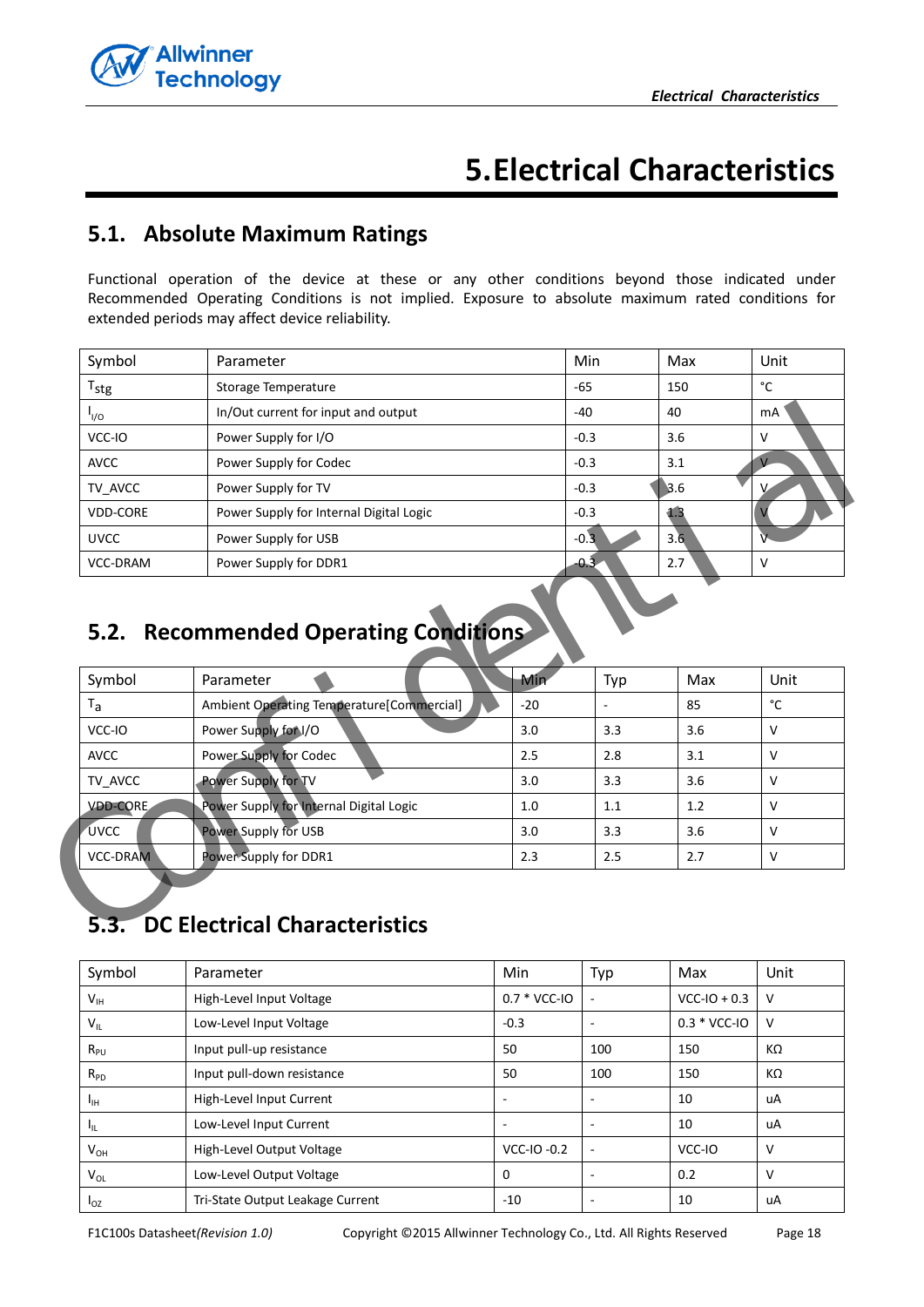



| $C_{\text{IN}}$  | Input Capacitance         |  | .nF |
|------------------|---------------------------|--|-----|
| $L_{\text{OUT}}$ | <b>Output Capacitance</b> |  | .nF |

# <span id="page-18-0"></span>**5.4. Oscillator Electrical Characteristics**

The 24.000MHz crystal is connected between the OSC24MI and OSC24MO.The following table lists the 24.000MHz crystal specifications.

| Symbol                        | Parameter                                                                                                                                                                                        | Min            | Typ                      | Max          | Unit       |  |
|-------------------------------|--------------------------------------------------------------------------------------------------------------------------------------------------------------------------------------------------|----------------|--------------------------|--------------|------------|--|
| $1/(t_{CPMAIN})$              | Crystal Oscillator Frequency Range                                                                                                                                                               |                | 24.000                   |              | <b>MHz</b> |  |
| $\rm t_{\rm ST}$              | <b>Startup Time</b>                                                                                                                                                                              |                |                          |              | ms         |  |
|                               | Frequency Tolerance at 25°C                                                                                                                                                                      | $-50$          |                          | 50           | ppm        |  |
|                               | <b>Oscillation Mode</b>                                                                                                                                                                          |                | Fundamental              |              |            |  |
|                               | Maximum Change Over Temperature Range                                                                                                                                                            | $-50$          | $\overline{\phantom{a}}$ | 50           | ppm        |  |
| $P_{ON}$                      | Drive Level                                                                                                                                                                                      | $\overline{a}$ | $\sim$                   | 300          | uW         |  |
| $C_L$                         | <b>Equivalent Load Capacitance</b>                                                                                                                                                               | 12             | 18                       | 22           | pF         |  |
| $R_{S}$                       | Series Resistance(ESR)                                                                                                                                                                           |                | 25                       |              | Ω          |  |
|                               | Duty Cycle                                                                                                                                                                                       | 30             | 50                       | 70           | %          |  |
| $C_{M}$                       | <b>Motional Capacitance</b>                                                                                                                                                                      |                |                          |              | pF         |  |
| $C_{SHUT}$                    | <b>Shunt Capacitance</b>                                                                                                                                                                         |                | 6.5                      | 7.5          | pF         |  |
| $R_{\underline{\text{BIAS}}}$ | <b>Internal Bias Resistor</b>                                                                                                                                                                    | 0.4            | $0.5^{\degree}$          | 0.6          | MΩ         |  |
|                               | 5.5. Power Up/Down Sequence<br>The external voltage regulator and other power-on devices must provide the processor with a specific sequence<br>of power and resets to ensure proper operations. |                |                          |              |            |  |
| <b>Power Up Sequence</b>      | <b>VDD-CORE</b>                                                                                                                                                                                  |                |                          | 1.1V<br>2.5V |            |  |
|                               |                                                                                                                                                                                                  |                |                          |              |            |  |
|                               |                                                                                                                                                                                                  |                |                          |              |            |  |

# <span id="page-18-1"></span>**5.5. Power Up/Down Sequence**



No special restrictions for power down sequence.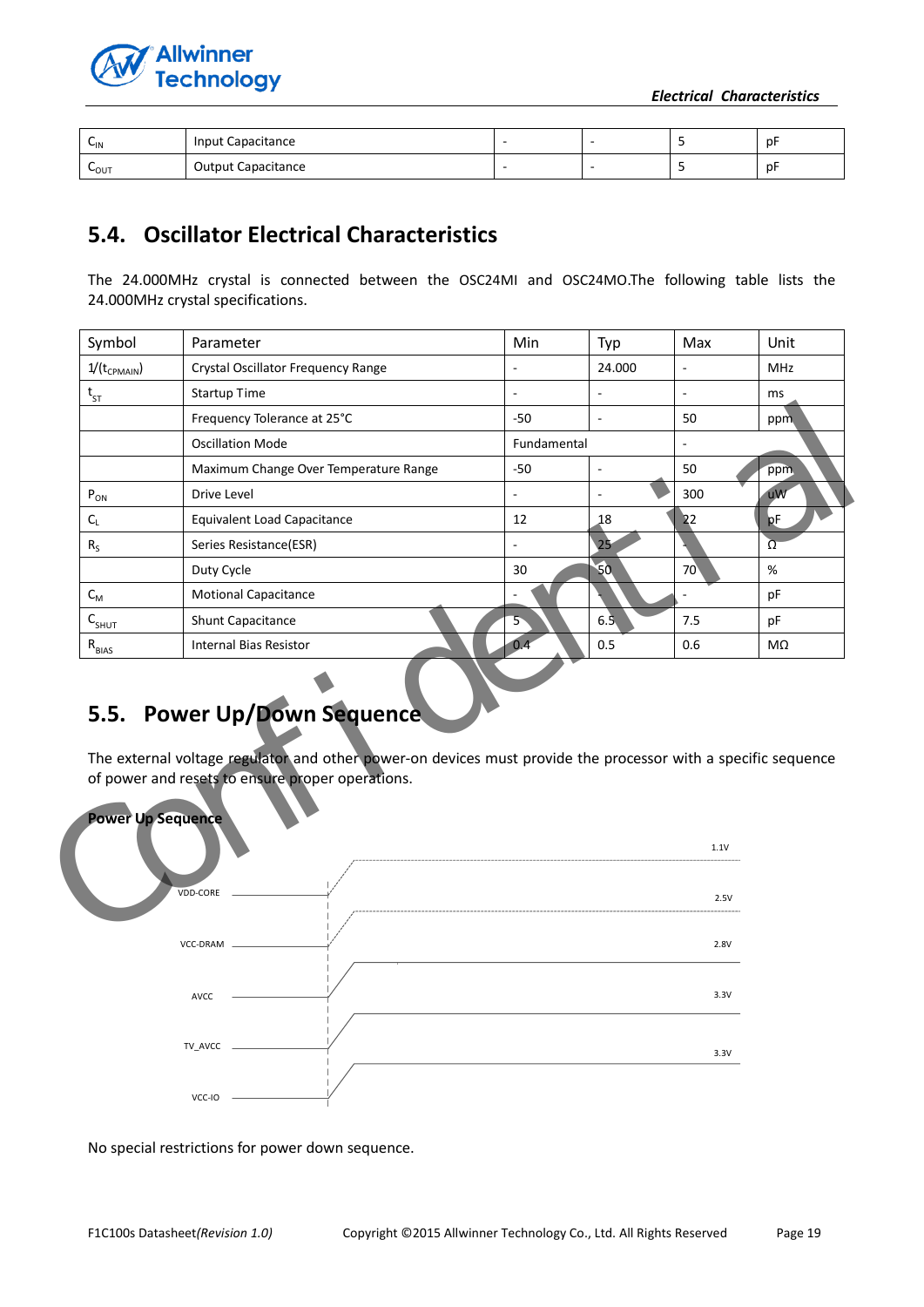

# **6.Pin Assignment**

## <span id="page-19-1"></span><span id="page-19-0"></span>**6.1. Pin Map**